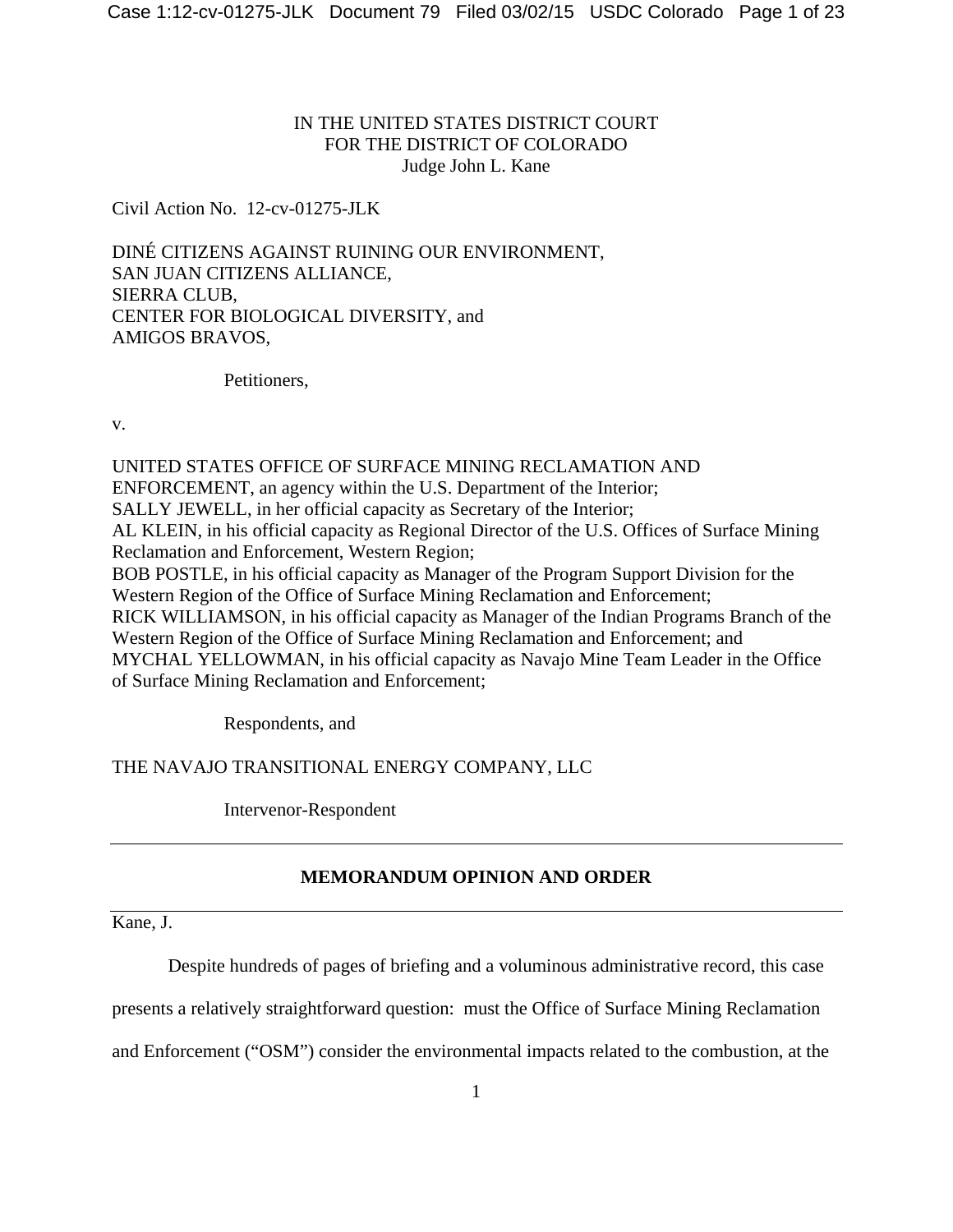Four Corners Power Plant, of coal that will be mined as a result of OSM's approval of the Navajo Transitional Energy Company's ("NTEC") Permit Revision Application? Because I answer this question in the affirmative, and because I find that OSM failed to adequately consider those same impacts in its Environmental Assessment ("EA") for NTEC's Permit Revision Application, the Petition for Review of Agency Action (Doc. 1) is GRANTED. The balance of this opinion discusses the factual and legal basis for this conclusion.

## BACKGROUND

The Navajo Mine, which extracts coal from the Fruitland Formation, exists for the sole

purpose of supplying coal to the nearby Four Corners Power Plant.<sup>1</sup> See AR 1-2-11-19; 1-2-11-

20. In 1960, the original operator of the mine, BHP Navajo Coal Company ("BHP"),<sup>2</sup>

negotiated a contract with Arizona Public Service to provide coal to the Four Corners Power

Plant, which is located adjacent to the northern end of the mine. AR 8-1-1-2264. Coal has been

produced from the Navajo Mine since 1963, solely for use at the Four Corners Power Plant. AR

8-1-1-2264; AR 2-1-1-2542.

 $\overline{a}$ 

 Operations at the mine are governed by a life-of-mine permit issued by OSM. AR 2-1-1- 922. Although the initial permit was limited to a term of five years, 30 U.S.C. § 1256(b), NTEC can apply for successive five-year renewals, with respect to areas within the boundaries of its

<sup>1</sup> For a more extensive discussion of the development and permitting history of the Navajo Mine, see *Diné Citizens Against Ruining Our Environment v. Klein*, 747 F. Supp. 2d 1234, 1239- 1242 (D. Colo. 2010).

<sup>&</sup>lt;sup>2</sup> From the mine's inception in 1957 until 2013, the mine was leased from the Navajo Nation by a series of private, non-tribal entities. At the time of the challenged Permit Revision Application, the mine was leased by BHP Navajo Coal Company ("BHP"). On December 30, 2013, BHP changed its name to Navajo Mine Coal Company ("NMCC"), and BHP sold 100% of its interests in NMCC to the Navajo Transitional Energy Company ("NTEC"). On January 6, 2014, NMCC was merged into NTEC. Because NTEC has assumed BHP's interest in the mine, I refer to NTEC when discussing the current rights and obligations relating to the Navajo Mine. Where necessary for the sake of historical accuracy, however, I refer to BHP.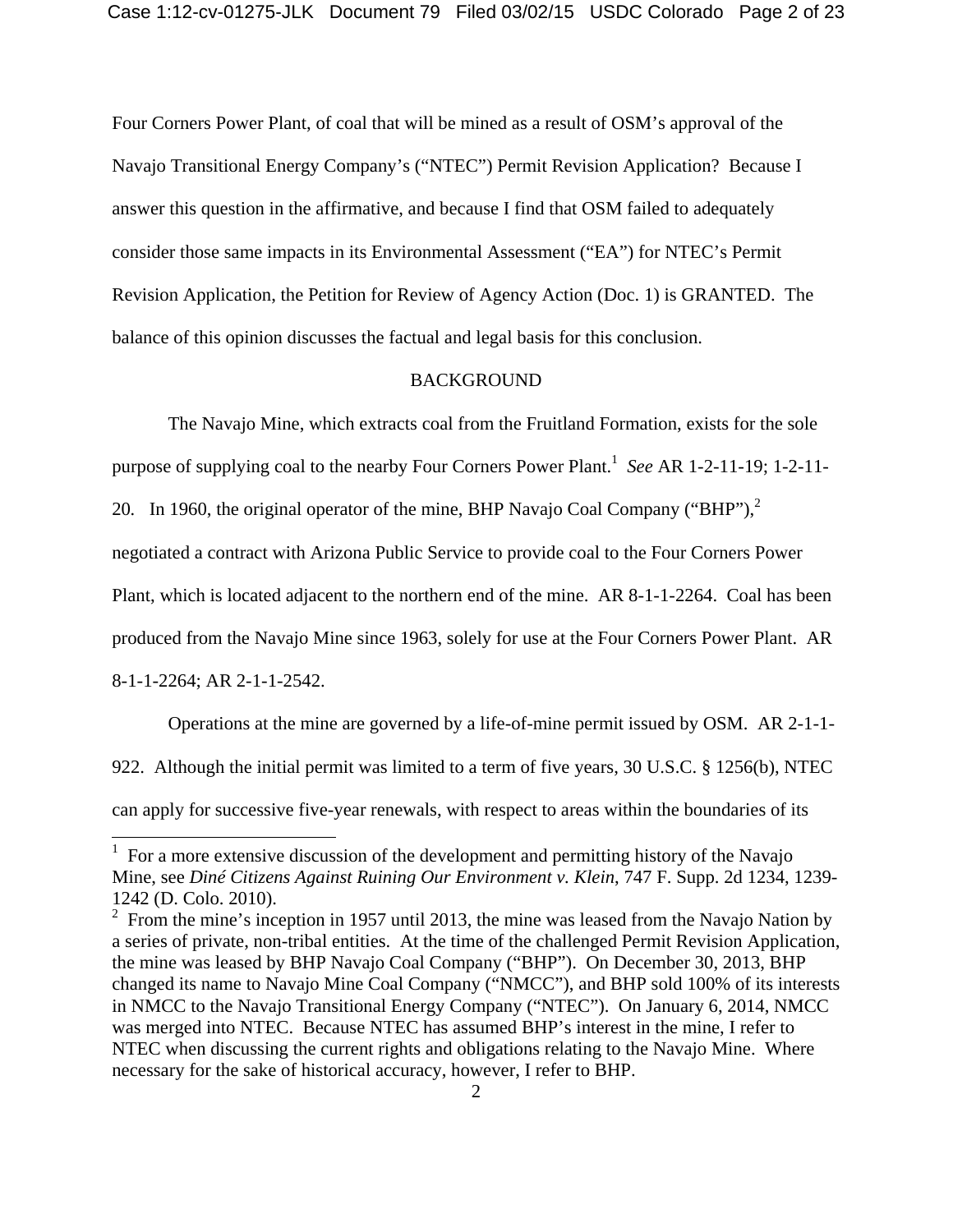existing permit, as a matter of right. *Id.* § 1256(d)(1). Such "matter of right" renewals are not, however, allowed when NTEC seeks to extend its mining operations "beyond the boundaries authorized in the existing permit." *Id.* § 1256(d)(2). When NTEC seeks to expand its mining operations, it must submit a permit revision application, which is "subject to the full standards applicable to new applications under [the Surface Mining Control and Reclamation Act]." *Id.*; *see also* AR 1-2-11-22. OSM's compliance, vel non, with NEPA in regard to its approval of NTEC's recent Permit Revision Application, which presents the latest chapter in the ongoing attempt to expand operations at the Navajo Mine, forms the basis of the instant controversy.

#### PROCEDURAL HISTORY

BHP first sought to expand mining operations into a 3,800 acre area of the Navajo Mine known as "Area IV North" in 2005. OSM completed an EA for the Permit Revision Application, determined that the expansion of operations proposed therein would have no significant impact on the quality of the human environment, and approved the Permit Revision Application on October 7, 2005.

 Soon after, two of the Petitioners in the instant action, Diné Citizens Against Ruining our Environment ("DCARE") and San Juan Citizens Alliance, filed suit challenging OSM's approval of BHP's proposed expansion of operations into Area IV North. In October 2010, I reviewed and rejected OSM's approval of the Permit Revision Application, remanding the application to OSM for further proceedings. *See Diné Citizens Against Ruining Our Environment v. Klein*, 747 F. Supp. 2d 1234 (D. Colo. 2010).

 Following my 2010 remand, BHP submitted a revised Permit Revision Application to OSM, seeking permission for a more modest expansion of its operations into Area IV North. AR 1-01-01-01. OSM developed a draft EA reviewing the potential environmental impacts of the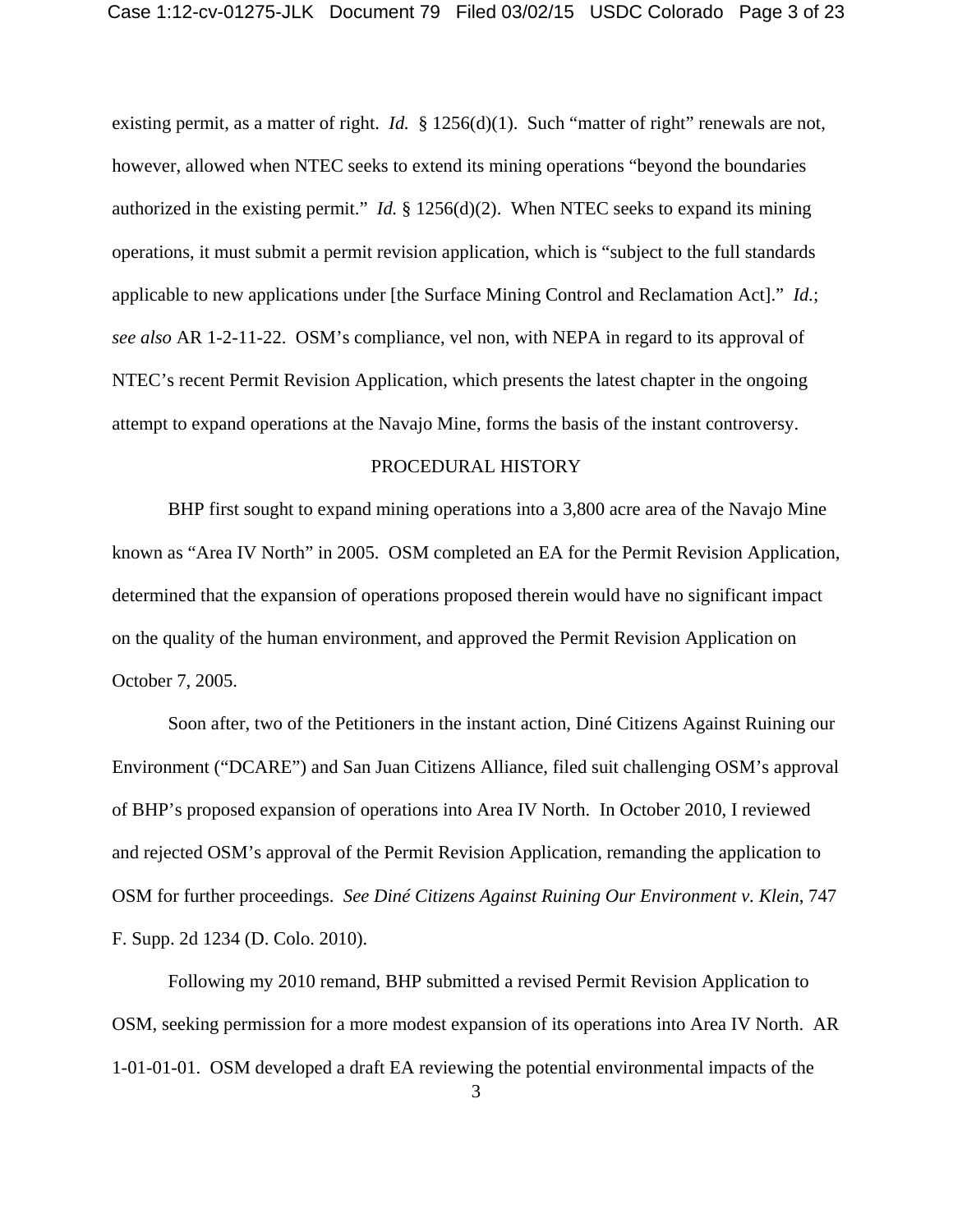expansion of operations proposed in the Permit Revision Application; it solicited extensive public input on that draft EA; and it issued a final EA determining that the revised proposed expansion would have no significant impact on the human environment. AR 1-02-10-01 to 06. Based in part on that determination, OSM approved the 2011 Permit Revision Application with conditions. AR 1-02-10-01.

 Shortly thereafter, DCARE, San Juan Citizens Alliance, Sierra Club, Center for Biological Diversity, and Amigos Bravos (collectively "Petitioners") filed the instant suit alleging that OSM's EA failed to comply with the National Environmental Policy Act ("NEPA") and its implementing regulations. Specifically, Petitioners argue that OSM should have considered the environmental impacts related to the combustion of coal that will be mined as a result of OSM's approval of NTEC's Permit Revision Application and the environmental impacts of the disposal of the resultant coal combustion waste (collectively "combustion-related impacts").

 On January 10, 2014, the parties completed their briefing on Petitioners' claims, and on February 18, 2015, they presented oral arguments. This matter is now ready for disposition.

#### JURISDICTION AND VENUE

Because Petitioners' claims are based on NEPA, I have jurisdiction pursuant to 28 U.S.C. § 1331. Venue in this court is proper, because a substantial part of the events giving rise to Petitioners' claims occurred in OSM's Western Region offices located in Denver, Colorado. 28 U.S.C. § 1391(e).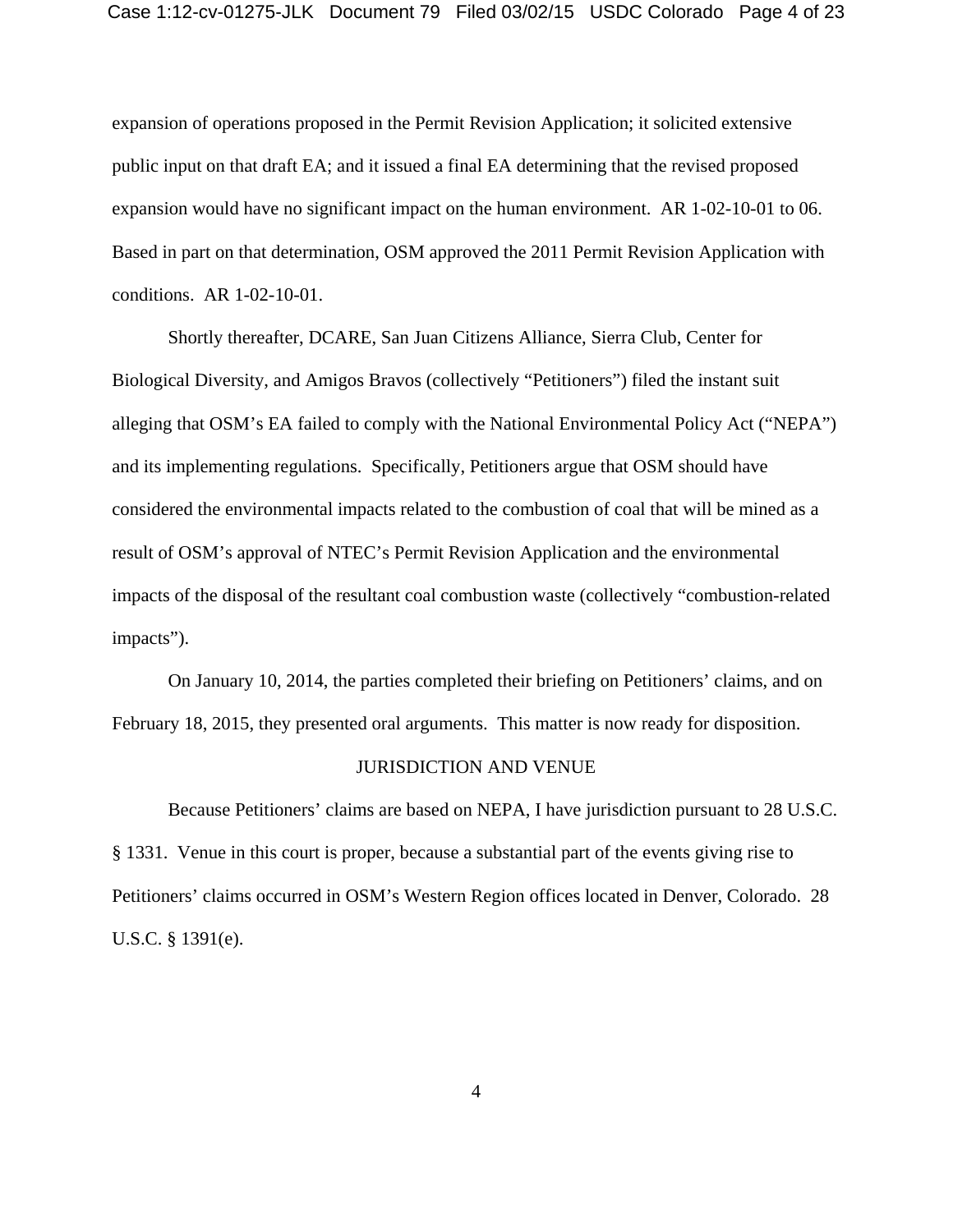## JUSTICIABILITY

## *Standing*

Respondents do not contest Petitioners' standing to challenge their approval of NTEC's Permit Revision Application;<sup>3</sup> nonetheless, I must still consider the issue of standing *sua sponte* to ensure that I have subject-matter jurisdiction. *See S. Utah Wilderness All. v. Office of Surface Mining Reclamation and Enforcement*, 620 F.3d 1227, 1233 (10<sup>th</sup> Cir. 2010). To establish that they have standing to challenge OSM's approval of NTEC's Permit Revision Application, Petitioners must show that: (1) they suffered or imminently will suffer an injury; (2) that injury is fairly traceable to the challenged conduct of Respondents; and (3) a favorable federal court decision is likely to redress the injury.<sup>4</sup> See, e.g., Bennett v. Spear, 520 U.S. 154, 167 (1997). Furthermore, because Petitioners are organizations, they must demonstrate that "(a) [their] members would otherwise have standing to sue in their own right; (b) the interests [they] seek[] to protect are germane to [their organizational] purpose; and (c) neither the claim asserted nor the relief requested requires the participation of individual members in the lawsuit." *Comm. to Save the Rio Hondo v. Lucero*, 102 F.3d 445, 447 n.3 (10th Cir. 1996). Because the second and third prongs of the organizational standing inquiry are readily established in this case,<sup>5</sup> the balance of

<sup>&</sup>lt;sup>3</sup> Intervenor-Respondent BHP, NTEC's predecessor in interest, cursorily challenges Petitioners' standing, arguing in a footnote that Petitioners' complained-of injury is neither "fairly traceable" to OSM's approval of the proposed expansion nor redressable by a decision of this Court. I address these arguments *infra*. 4

<sup>&</sup>lt;sup>4</sup> The Supreme Court has also imposed a variety of prudential standing requirements, none of which is implicated here.

<sup>&</sup>lt;sup>5</sup> DCARE, San Juan Citizens Alliance, Sierra Club, Center for Biological Diversity, and Amigos Bravos are non-profit, member-based groups dedicated to the protection and preservation of the environment. The interest implicated in this controversy, ensuring OSM's compliance with NEPA, is germane to their organizational purpose. Furthermore, neither the claim they assert nor the relief they seek requires the participation of their individual members.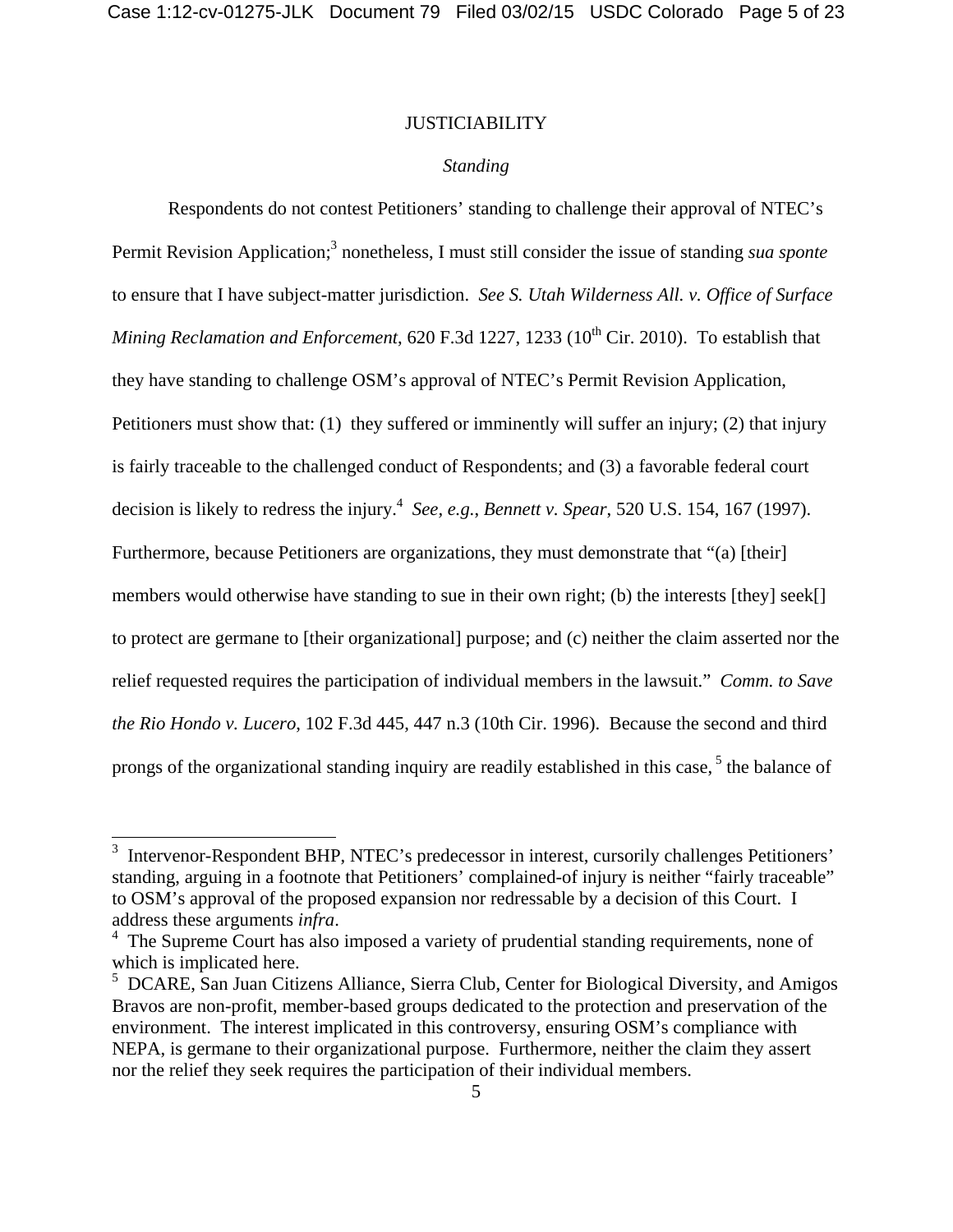my standing inquiry focuses on whether Petitioners' members would have standing to challenge OSM's approval of NTEC's Permit Revision Application in their own right.

## 1. Injury in Fact

 $\overline{a}$ 

Petitioners assert that OSM has failed to comply with its obligation to fully consider the potential environmental impacts that would result from OSM's approval of NTEC's Permit Revision Application. A violation of NEPA's procedural requirements constitutes harm for purposes of Article III standing. *See, e.g., Davis v. Mineta*, 302 F.3d 1104, 1115 (10<sup>th</sup> Cir. 2002). Furthermore, DCARE, San Juan Citizens Alliance, Sierra Club, Center for Biological Diversity, and Amigos Bravos assert that their members live, work, raise families, recreate, conduct scientific research, and follow their religious faith in the area impacted by the challenged action, and they "will continue to do so in the future and on an ongoing basis." Petition for Review (Doc. 1) at ¶ 25. *See also* Declaration of Dailan Jake Long (Doc. 48-1); Declaration of Lucy A. Willie (Doc. 48-2); Declaration of Taylor McKinnon (Doc. 48-3); Declaration of Mike Eisenfeld (Doc. 48-4); Declaration of Sarah Jane White (Doc. 48-5); and Declaration of Shirley McNall (Doc. 48-6). These allegations and supporting declarations sufficiently demonstrate the concrete harm caused to Petitioners' members by OSM's alleged violations of NEPA, as well as the likelihood of future injury to Petitioners' members resulting from those alleged violations.<sup>6</sup> See Summers v. Earth Island Inst., 588 U.S. 488, 498 (2009) (an

<sup>&</sup>lt;sup>6</sup> Although Petitioner Amigos Bravos failed to submit a declaration specifically alleging facts in support of its standing to bring the instant claim, that failure is of no consequence. Because I have determined that DCARE, San Juan Citizens Alliance, Sierra Club, and Center for Biological Diversity have standing to challenge OSM's approval of NTEC's proposed expansion, I need not determine whether Amigos Bravos has standing. *See Utah v. Babbitt*, 137 F.3d 1193, 1215 n.36 (10<sup>th</sup> Cir. 1998) (noting that it is unnecessary to consider standing of other plaintiffs when one plaintiff has adequately established standing).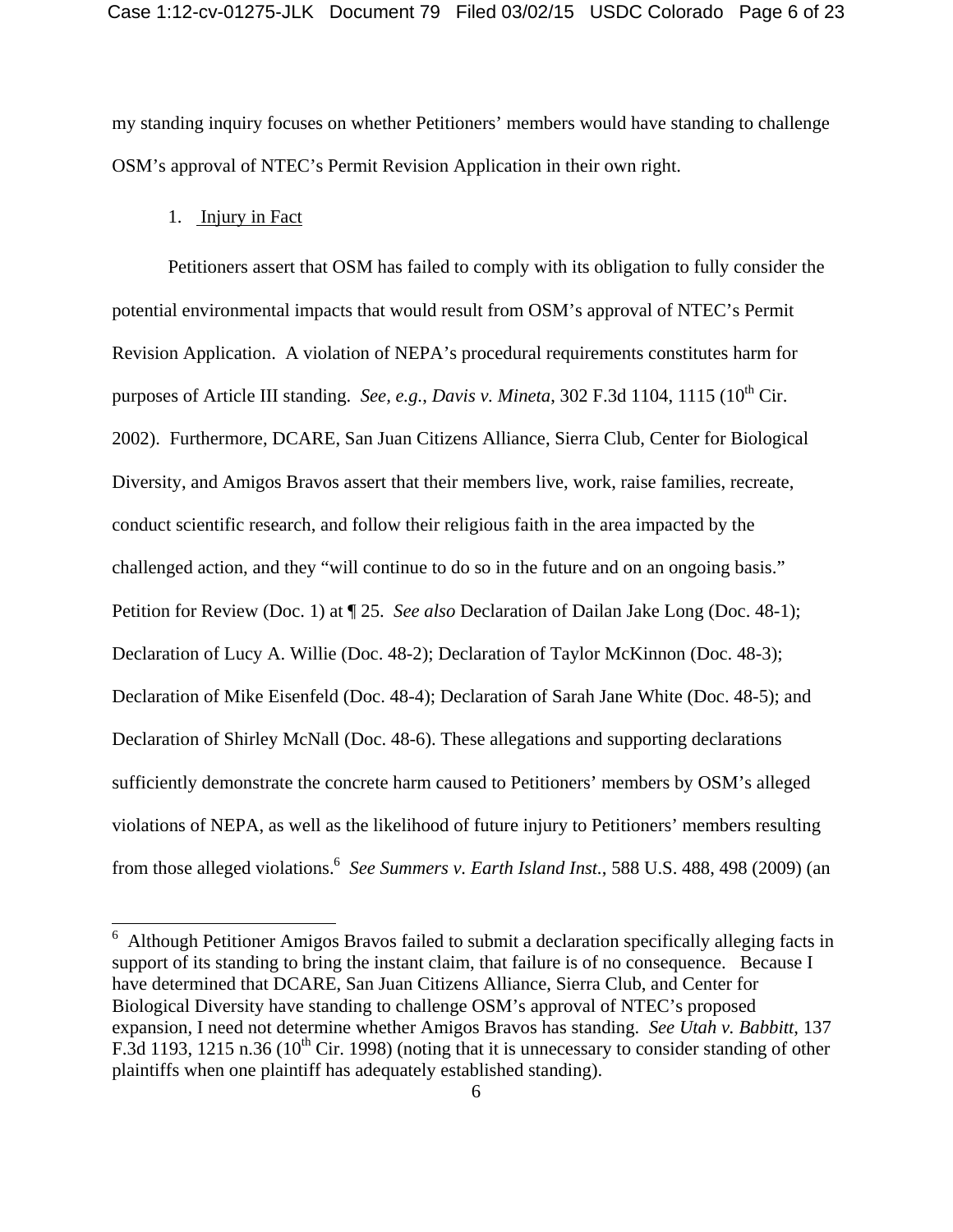organization must "make specific allegations establishing that at least one identified member ha[s] suffered or w[ill] suffer harm"); *Wilderness Soc'y v. Kane Cnty.*, 581 F.3d 1198, 1211 (10<sup>th</sup> Cir. 2008) (finding similar declarations sufficient to establish injury-in-fact).

# 2. Causation

 Petitioners must also "show [their] injuries are fairly traceable to the conduct complained of." *Comm. to Save the Rio Hondo*, 102 F.3d at 451. Where a party asserts a NEPA claim, "the injury is the increased risk of environmental harm to concrete interests, and the conduct complained of is the agency's failure to follow the National Environmental Policy Act's procedures." *Id.* Therefore, in order to establish causation, "a [party] need only show its increased risk is fairly traceable to the agency's failure to comply with the National Environmental Policy Act." *Id.*

 The harm forming the basis of Petitioners' "injury" for purposes of the standing analysis is the inadequate foresight and deliberation inherent in OSM's alleged NEPA violations. It follows that this injury was directly caused by OSM's alleged failure to comply with NEPA's procedural requirements.<sup>7</sup> Because they have adequately pled the causal connection between OSM's complained of conduct and their alleged injury, Petitioners have established causation for purposes of Article III standing.

<sup>&</sup>lt;sup>7</sup> Intervenor-Respondent BHP, NTEC's predecessor in interest, suggests that the combustionrelated impacts themselves, and not OSM's failure to consider the combustion-related impacts, are the injury upon which Petitioners' standing is based. This argument misapprehends the nature of Petitioners' harm, which is predicated on the procedural harm inherent in a NEPA violation. Accordingly, Intervenor-Respondent's related arguments that Petitioners have failed to demonstrate causation and redressability are without merit.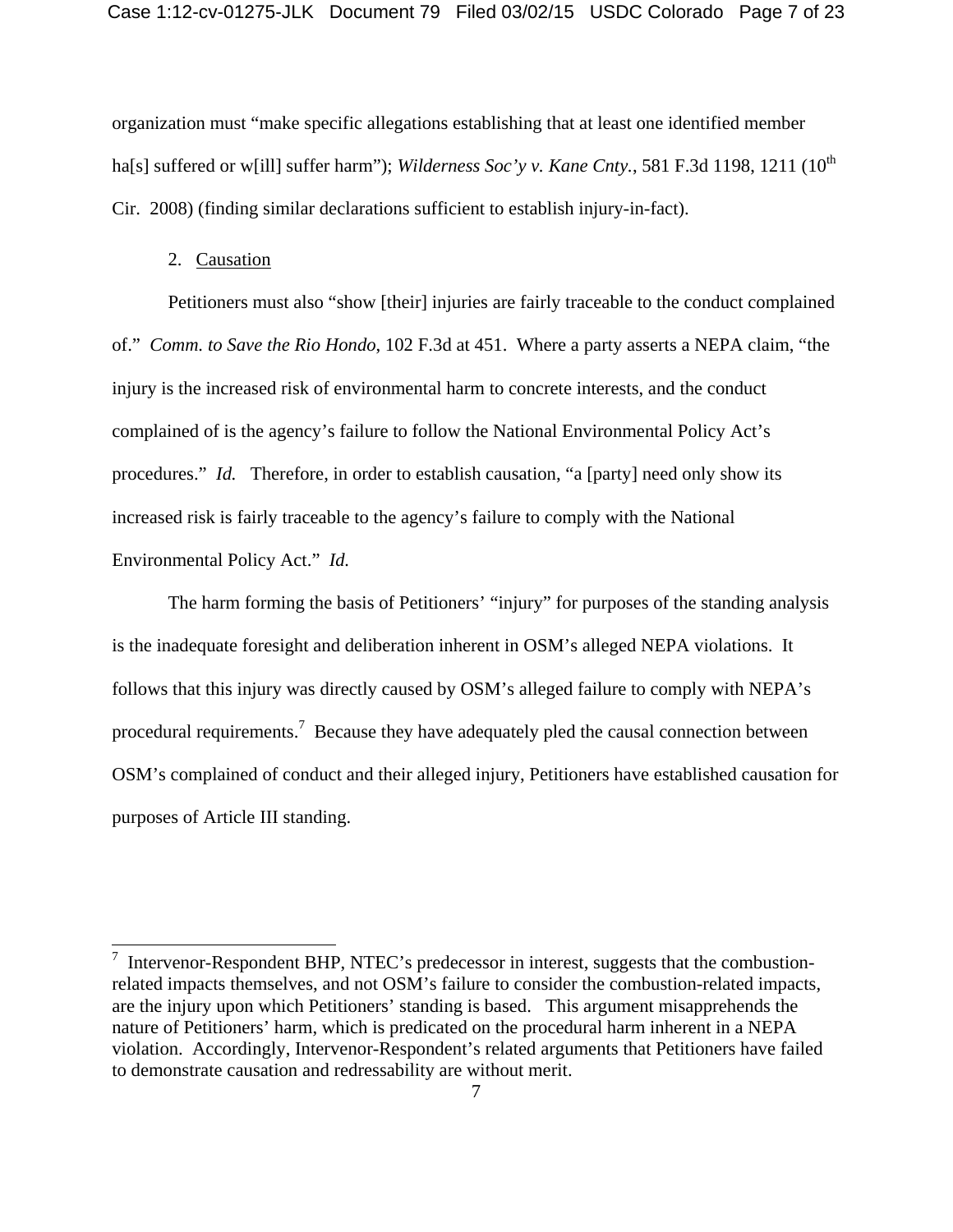## 3. Redressability

An injury is redressable when "it is likely, as opposed to merely speculative, that the injury will be redressed by a favorable decision." *Friends of the Earth v. Laidlaw Envtl. Servs.*, 528 U.S. 167, 181 (2000). Petitioners must demonstrate a substantial likelihood that OSM's compliance with NEPA will redress their alleged injury. *See Catron Cnty. Bd. of Comm'rs*, 75 F.3d at 1433; *S. Utah Wilderness Alliance*, 620 F.3d at 1235 (finding a procedural injury would be redressed by forcing agency to follow proper procedures).

Petitioners' complained-of injury is directly related to OSM's alleged failure to comply with NEPA's procedural requirements. They seek declaratory judgment that OSM has violated NEPA and the APA, an injunction setting aside OSM's approval of the Permit Revision Application and remanding the matter to OSM with instructions to prepare an Environmental Impact Statement, and a mandatory permanent injunction prohibiting OSM from permitting any ground-disturbing activity in Area IV North of the Navajo Mine until OSM remedies the complained-of NEPA violations. If I were to grant the requested relief, the alleged NEPA violations would be corrected and Petitioners' harms would be redressed. $8$  Accordingly, I find that Petitioners have sufficiently demonstrated "redressability" for purposes of Article III standing, and that they have Article III standing to challenge OSM's approval of NTEC's Permit Revision Application.

## *Prudential Mootness*

 Although Petitioners have established their standing to bring these claims, I may not address these issues if this case is constitutionally or prudentially moot. Neither Respondents

<sup>8</sup> See *supra* note 7.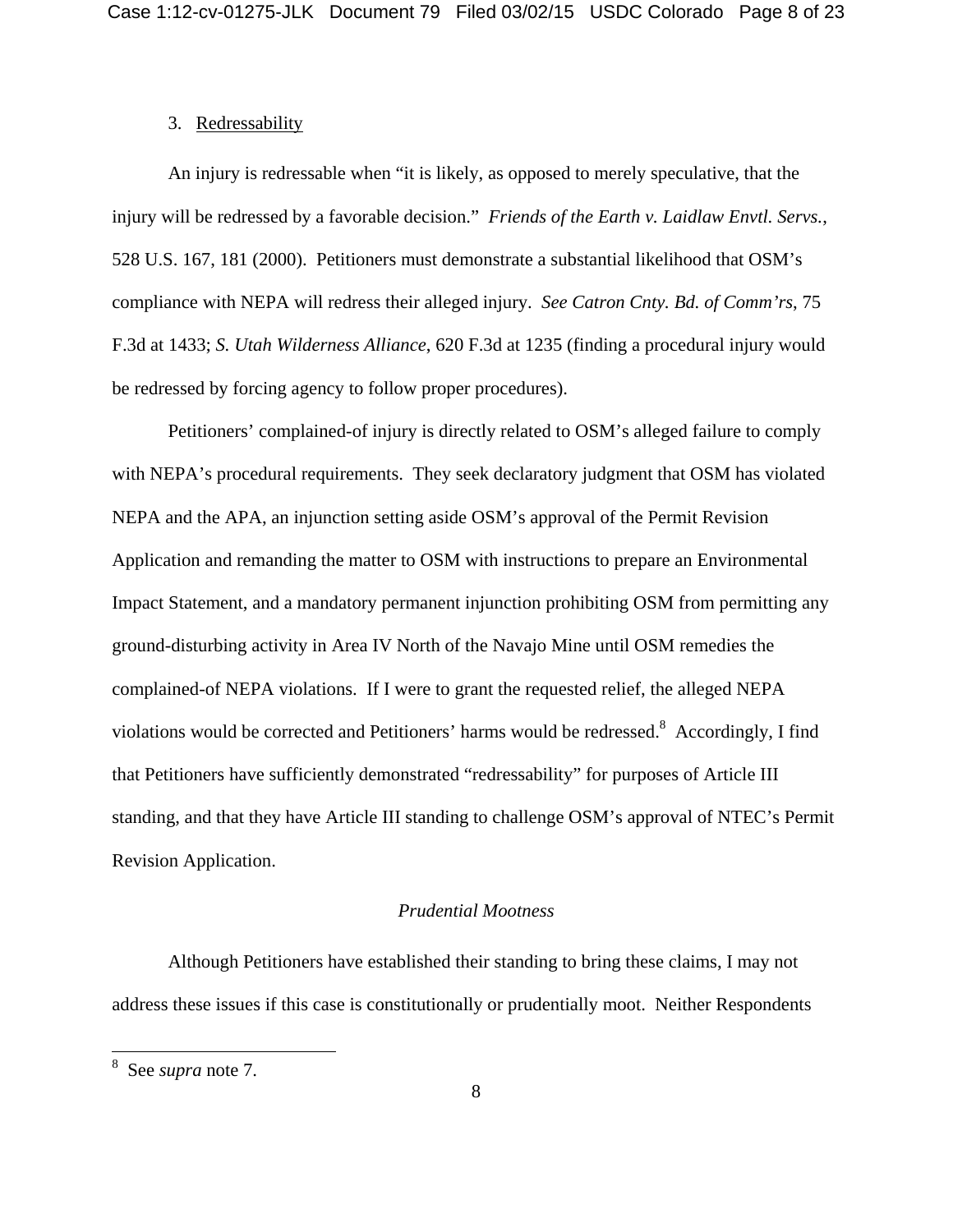nor Intervenor-Respondent suggest that this case is constitutionally moot; instead, they urge me to exercise my discretion to find Petitioners' challenge prudentially moot. They argue that because a pending EIS analyzes the combustion-related effects Petitioners claim OSM failed to analyze in the 2012 EA, Petitioners challenge to the 2012 EA is prudentially moot. *Supplemental Brief of the Navajo Transitional Energy Co.* (Doc. 76) at 8.

 "In deciding whether a case is moot, the crucial question is whether granting a present determination of the issues offered will have some effect in the real world." *Abdulhaseeb v. Calbone*, 600 F.3d 1301, 1311 (10th Cir. 2010) (quoting *Kan. Judicial Review v. Stout*, 562 F.3d 1240, 1246 (10th Cir. 2009)). In other words, "When it becomes impossible for a court to grant effective relief, a live controversy ceases to exist, and the case becomes moot." *Id.* Respondent and Intervenor-Respondent urge that, given the imminent completion of the pending EIS, I cannot grant Petitioners meaningful relief. I find this contention meritless.

Even if, as Respondents and Intervenor-Respondent argue, a remand to OSM with instructions to prepare an EIS would not afford Petitioners any meaningful relief at this juncture,  $9$  Petitioners also seek an injunction prohibiting OSM from permitting any grounddisturbing activity in Area IV North until OSM remedies its NEPA violations. Complaint for Declaratory and Injunction Relief and Petition for Review of Agency Action (Doc. 1) at 22. Should I rule in Petitioners' favor, mining activities in Area IV North could be ceased until OSM demonstrates that it has complied with its NEPA obligations. This relief, even if temporary, is meaningful. Accordingly, I decline the invitation to exercise my discretion to find Petitioners' challenge prudentially moot.

 $9\text{ This contention is, at best, arguable. Even if the pending EIS addresses many of the alleged.}$ shortcomings in the 2012 EA, it would not actually cure OSM's failure to fully consider the environmental impacts of NTEC's proposed expansion before OSM approved the expansion.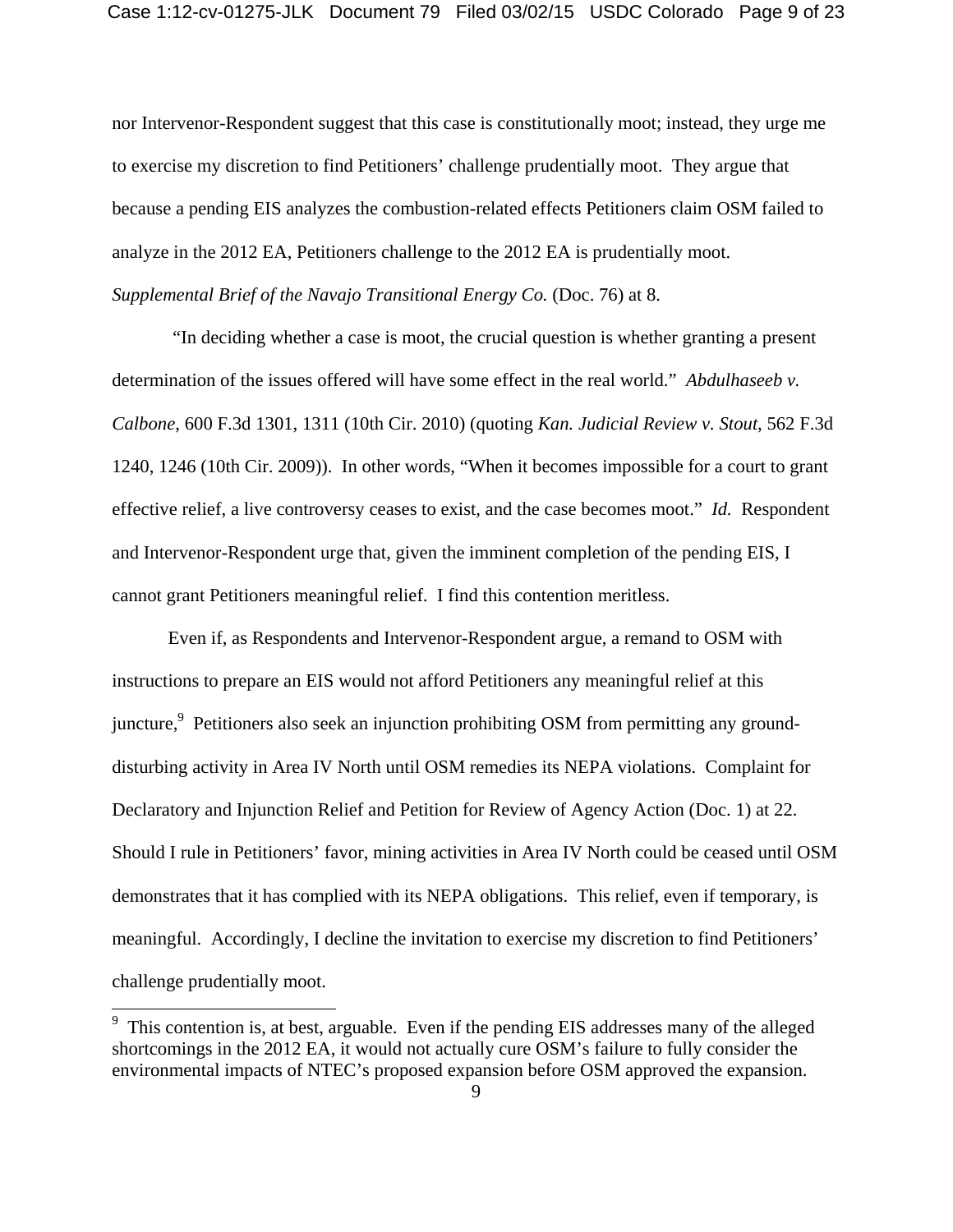#### STANDARD OF REVIEW

NEPA does not define or specify the standard of review to be used in examining OSM's actions. Accordingly, the Administrative Procedure Act, 5 U.S.C. § 500, *et seq.*, provides the framework for this appeal, and I must apply the standards articulated in the APA in considering the merits of Petitioners' arguments.

Under the APA, I review OSM's actions to determine if they are "arbitrary, capricious, an abuse of discretion, or otherwise not in accordance with law." 5 U.S.C. § 706(2)(A). An agency's action is "arbitrary, capricious, an abuse of discretion, or otherwise not in accordance with law" if "the agency entirely failed to consider an important aspect of the problem, offered an explanation for its decision that runs counter to the evidence before the agency, or is so implausible that it could not be ascribed to a difference in view or the product of agency expertise." *Motor Vehicles Mfrs. Ass'n v. State Farm Mut. Auto. Ins.* Co., 463 U.S. 29, 41 (1983); *see also Morris v. U.S. Nuclear Reg. Comm'n*, 598 F.3d 677, 690-91 (10th Cir. 2010). In the context of Petitioners' NEPA claim, I review the administrative record to "ensure that the agency has adequately considered and disclosed the environmental impact of its actions and that its decision is not arbitrary and capricious." *Krueger*, 513 F.3d at 1178 (citing *Utah Shared Access Alliance v. U.S. Forest Serv.*, 288 F.3d 1205, 1208 (10th Cir. 2002)).

Although my review of OSM's approval of NTEC's Permit Revision Application is "highly deferential," my "inquiry must be "searching and careful." *Ecology Center, Inc. v. U.S. Forest Serv.*, 451 F.3d 1183, 1188 (10<sup>th</sup> Cir. 2006). I will uphold OSM's approval "if at all, on the basis articulated by the agency itself," *Biodiversity Conserv. All. v. Jiron*, 762 F.3d 1036, 1060 ( $10^{th}$  Cir. 2014); counsel's post-hoc rationalizations cannot substitute for the "fair and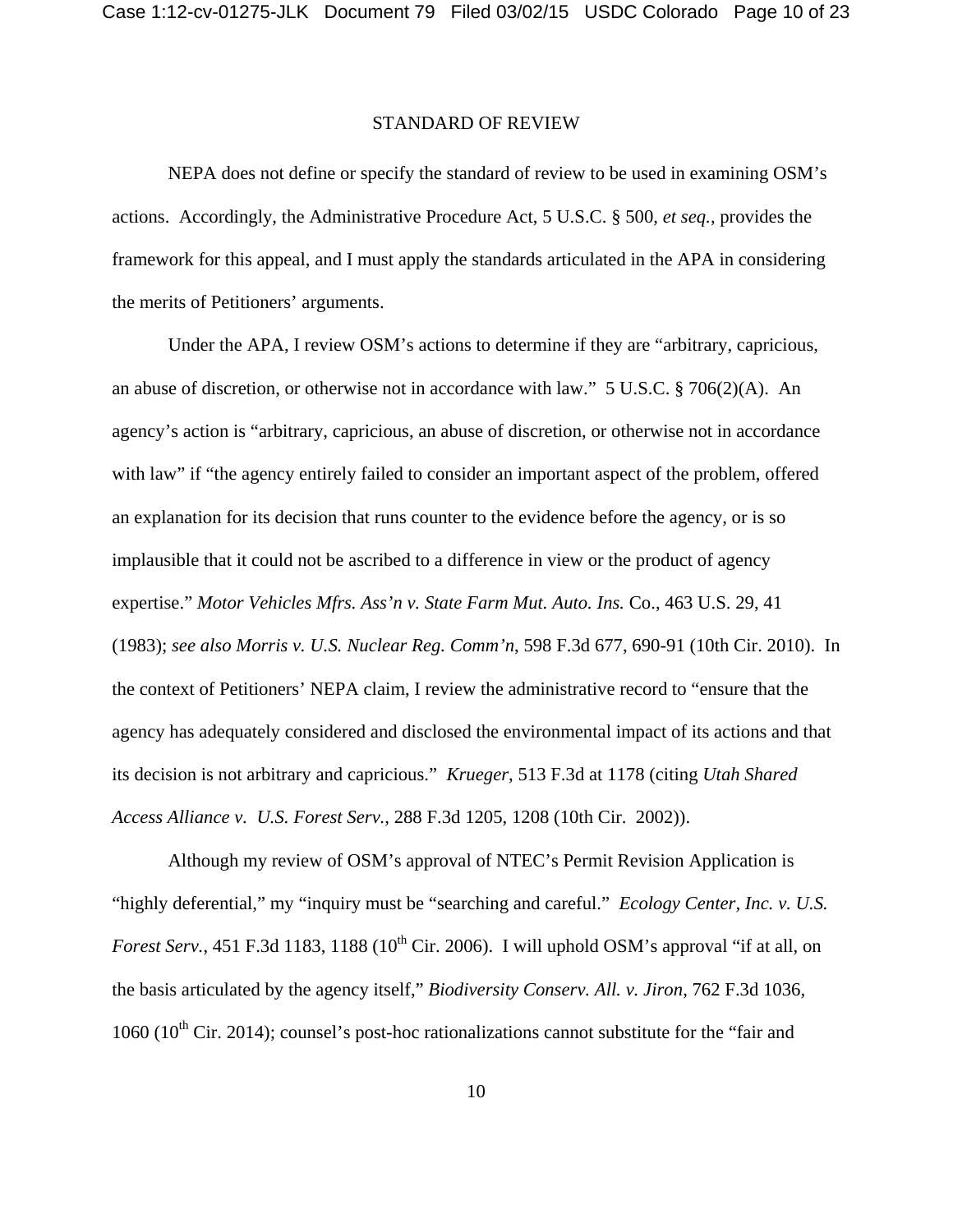considered judgment of the agency" as set forth in the administrative record. *S. Utah Wilderness All.*, 620 F.3d at 1236.

Having resolved these preliminary matters, I now turn to a substantive discussion of the basis for my decision.

## DISCUSSION

As a major federal action,<sup>10</sup> OSM's approval of NTEC's Permit Revision Application is subject to NEPA's procedural requirements. Accordingly, OSM was required to consider, and to inform the public that it had considered, the environmentally significant aspects of NTEC's Permit Revision Application. *Citizens' Comm. to Save Our Canyons v. Krueger*, 513 F.3d 1169, 1177-78 ( $10^{th}$  Cir. 2008). OSM was not required to reach any specific substantive result, but it was required to prepare an Environmental Impact Statement ("EIS"), an Environmental Assessment ("EA"), or a Categorical Exclusion explaining the potential impact on the environment, or lack thereof, of NTEC's proposed mine expansion. *See, e.g.*, *Robertson v. Methow Valley Citizens Council*, 490 U.S. 332, 350 (1989); *Utah Envtl. Cong. v. Bosworth*, 443 F.3d 732, 736 ( $10^{th}$  Cir. 2006).

In an effort to fulfill this obligation, OSM prepared an EA containing information relating to the need for the proposed expansion, other alternatives, the environmental impact of the proposed expansion and its alternatives, and a listing of agencies and persons consulted. *See* 40 C.F.R. § 1508.9(b). Petitioners challenge the scope of that EA, and they challenge OSM's conclusion that its approval of NTEC's Permit Revision Application will not have a significant impact on the environment. I address each argument *seriatim*.

 $10$  Neither party contests that OSM's approval of the Permit Revision Application constitutes "major Federal action." For a definition of this term, *see* 40 C.F.R. § 1508.18.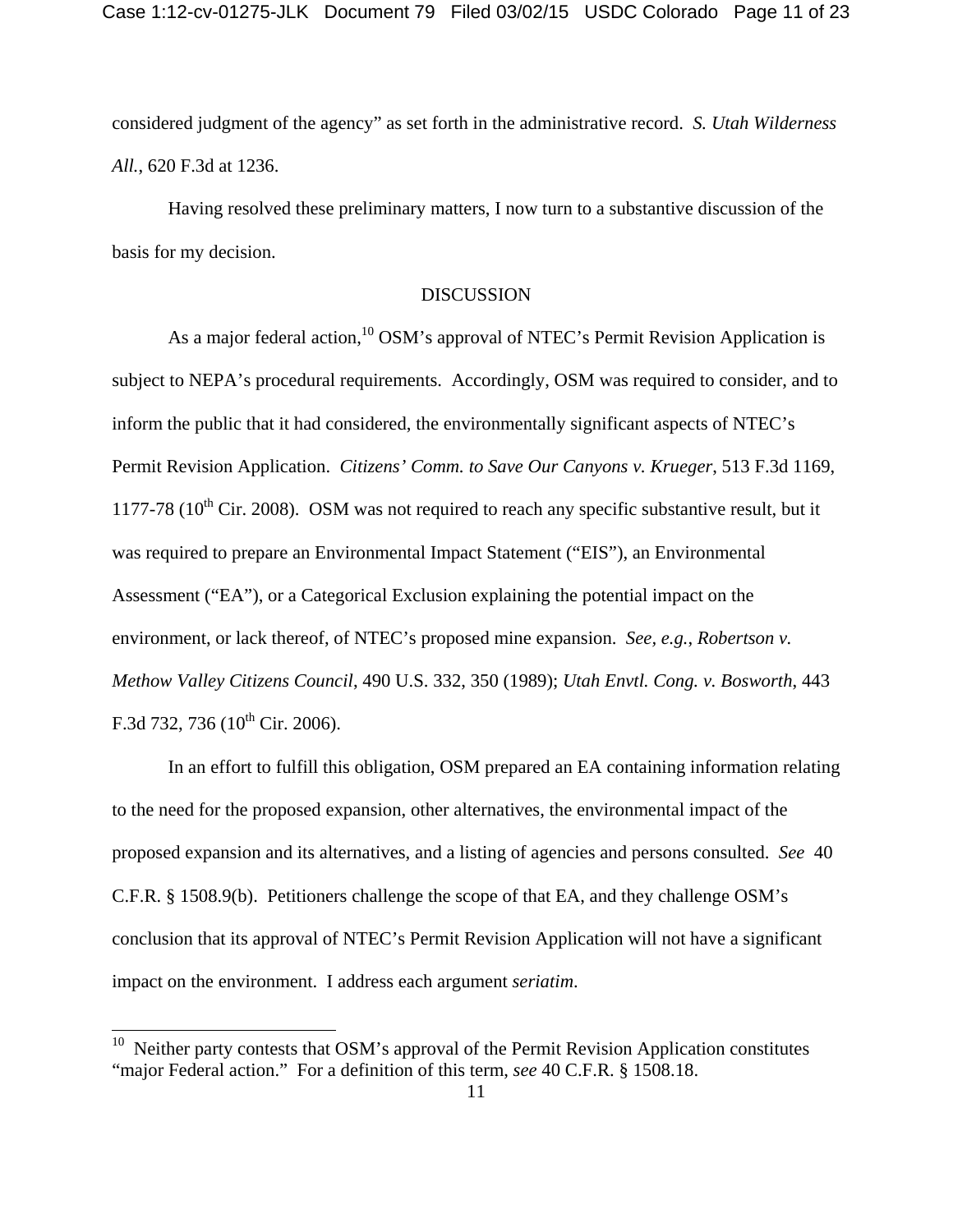## *The Scope of OSM's EA for NTEC's Proposed Mine Expansion*

To determine the proper scope of its EA for NTEC's proposed mine expansion, OSM was required to consider "3 types of actions, 3 types of alternatives, and 3 types of impacts." 40 C.F.R. § 1508.25. Most relevant to the instant challenge, OSM was required to consider "connected actions" and "indirect effects" 11 of the expansion of operations proposed in NTEC's Permit Revision Application.12 *Id*.

Petitioners argue that OSM improperly limited the scope of its EA by failing to consider the combustion-related impacts of the proposed expansion of operations. Specifically, they argue that the combustion-related impacts of the proposed expansion require analysis as either "connected actions" or "indirect effects" of the proposed expansion. Because I conclude that the combustion-related impacts are "indirect effects of the proposed action," I find it unnecessary to reach the parties' arguments relating to whether or not the continued operation of the Four Corners Power Plant is a "connected action." *See Valley Forge Ins. Co. v. Health Care Mgmt. Partners, Ltd.*, 616 F.3d 1086, 1094 (10<sup>th</sup> Cir. 2010) ("Judicial restraint . . . means answering only the question we must, not those we can").

Although the CEQ regulations refer to "impacts" in their definition of the proper scope of an EA, the regulations make clear that "effects and impacts as used in these regulations are synonymous." 40 C.F.R. § 1508.8.

<sup>&</sup>lt;sup>12</sup> While the CEQ regulations do not specifically address how an agency is to determine the appropriate scope of an EA, some guidance may be found in the provisions relating to the scope of an EIS. This conclusion logically follows from the fact that the EA forms the basis for determining whether an EIS is or is not necessary. If an EA is to serve this purpose, it must be similar in scope to the potential EIS. *See Citizens' Comm. to Save Our Canyons,* 297 F.3d at 1028 n. 13; *see also Klamath–Siskiyou Wildlands Ctr. v. Bureau of Land Mgmt.,* 387 F.3d 989, 998 (9th Cir.2004) (finding that "the CEQ regulations implementing NEPA require that an agency consider connected actions and cumulative actions within a single *EA or EIS.*" (emphasis in original) (quotations omitted)).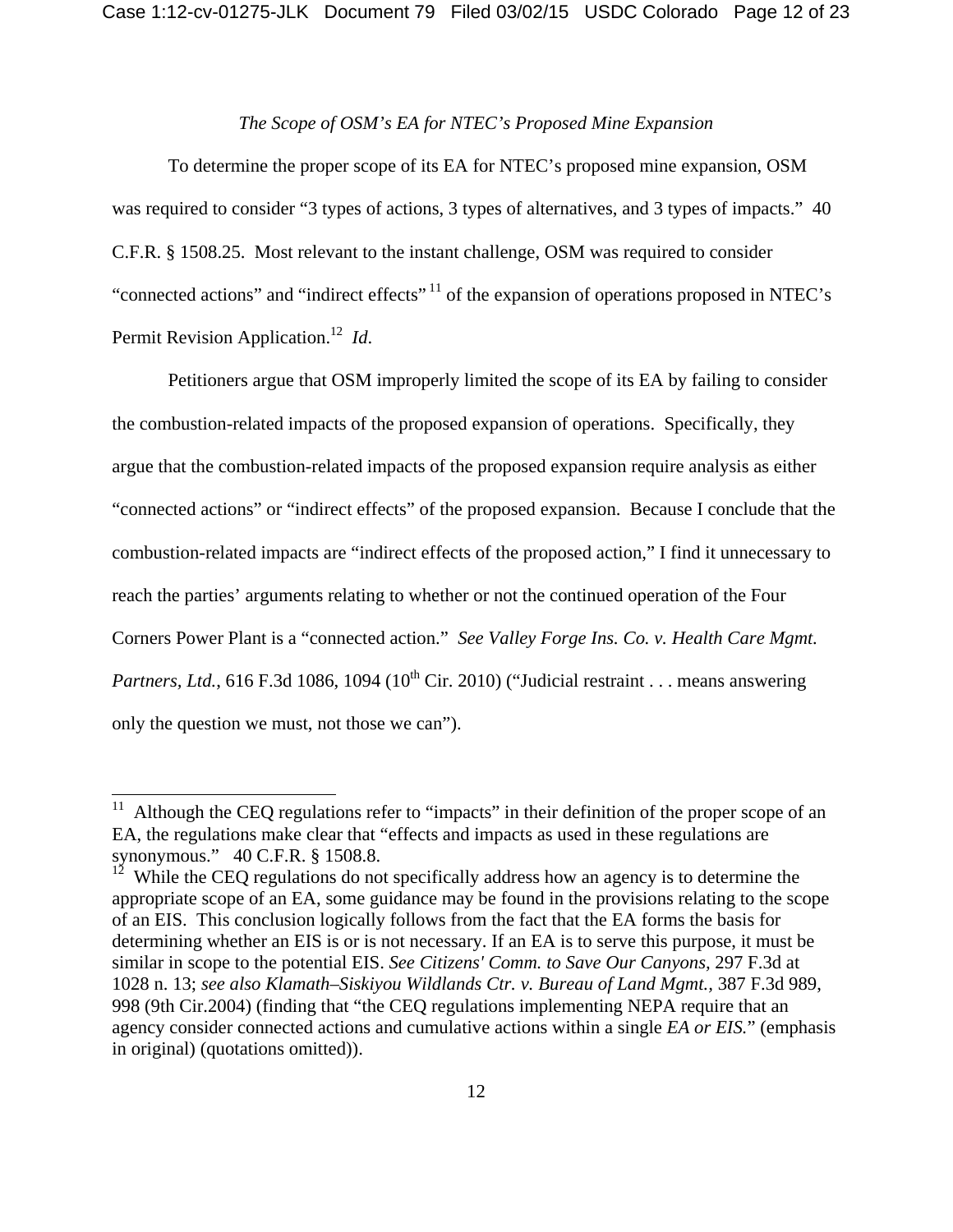## *Indirect Effects*

Petitioners argue that the combustion-related impacts must be analyzed as an "indirect effect" of NTEC's proposed mine expansion. An "indirect effect" is an effect "which [is] caused by the action and [is] later in time or farther removed in distance, but [is] still reasonably foreseeable." 40 C.F.R. § 1508.8(a). Accordingly, Petitioners must demonstrate both that (1) "but for" the proposed expansion, the coal combustion-related impacts would not occur and (2) the coal combustion-related impacts are reasonably foreseeable. *Id.*; *see also Utahns for Better Transp. v. U.S. Dep't of Transp.*, 305 F.3d 1152, 1176 (10<sup>th</sup> Cir. 2002).

The Navajo Mine and the Four Corners Power Plant are unusually interconnected; indeed, as Petitioners argue, they are interdependent. The Four Corners Power Plant is a mine mouth plant, which was "designed and constructed specifically to burn coal from the Navajo Mine." AR 1-2-11-20. The coal mined at the Navajo Mine is hauled from the mining areas to stockpiles adjacent to the railroad; it is transferred from the stockpiles to train cars; and it is transported to the crushing and blending facilities adjacent to the Four Corners Power Plant. AR 1-2-11-40. The coal mined from the Navajo Mine is delivered exclusively to the Four Corners Power Plant, AR 8-1-1-2264, and it is not economically feasible for the Four Corners Power Plant to secure coal from any other source. AR 1-2-11-294 to -295. *See also* AR 2-1-1-2542 ("the Navajo Mine is the sole supplier of fuel to the [Four Corners Power Plant]").

Under the existing Mine Plan, NTEC will be unable to meet its contractual obligations as the exclusive fuel source for the Four Corners Power Plant . AR 1-2-11-285. Accordingly, the proposed expansion is necessary if NTEC is "to continue to provide a coal supply in accordance with [its] contractual obligations with the [Four Corners Power Plant] through July 6, 2016." AR 1-2-11-28. *See also* AR 1-2-11-22, AR 1-2-11-24, AR 1-2-11-29, AR 1-2-11-270, and AR 1-2-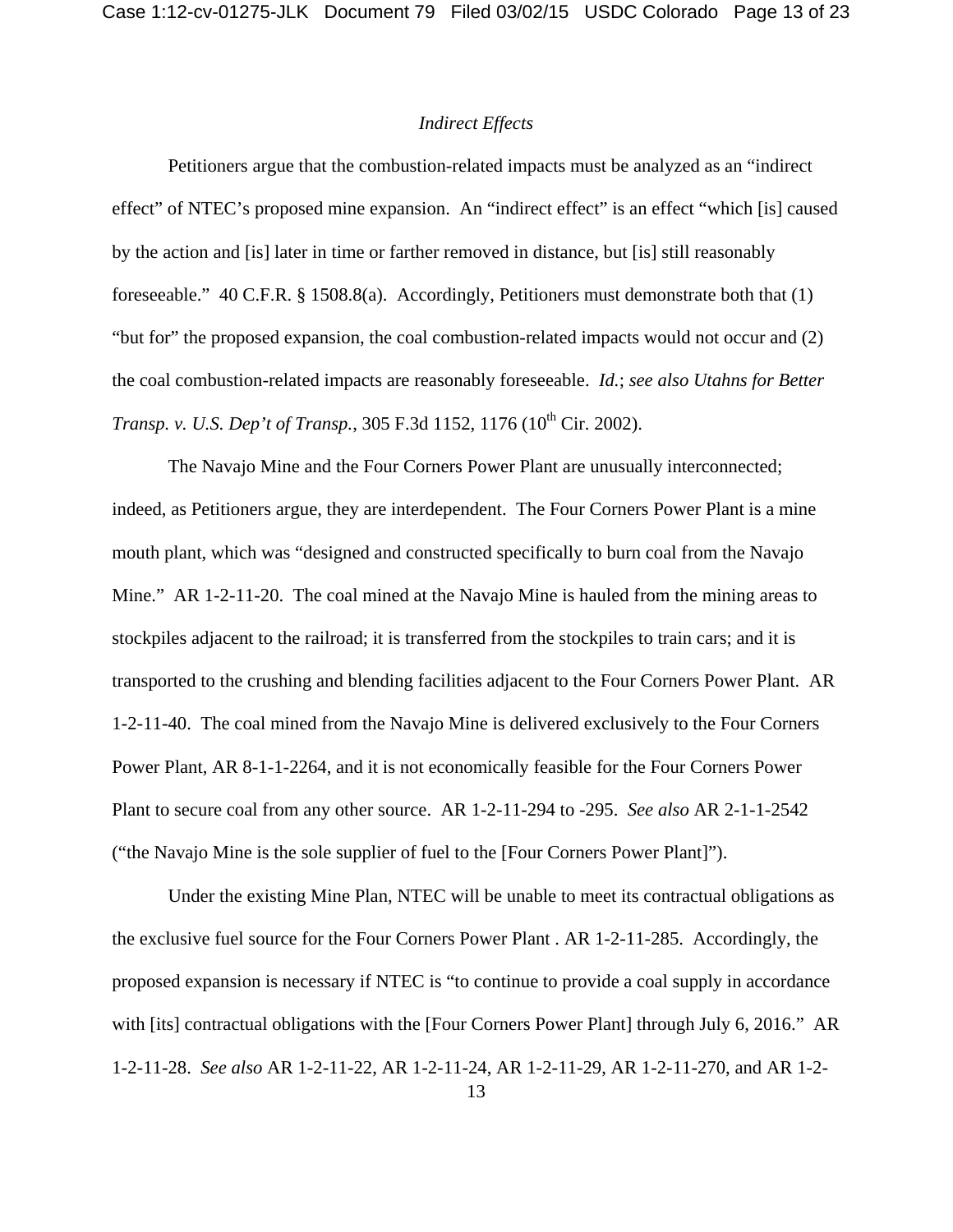11-276. Significantly, if NTEC expands its operations as proposed, an additional 12.7 million tons of coal will be burned over the term of the coal supply contract. AR 1-2-11-285. In other words, as Respondents themselves concede, "but for [OSM's] approval of the permit revision application, coal would not be mined from Area IV North and the environmental impacts associated with the combustion of the mined coal would not occur." Respondents' Brief (Doc. 53) at 36.

Furthermore, given the extreme interdependence of the Navajo Mine and the Four Corners Power Plant, Respondents concede that the combustion-related effects are reasonably foreseeable. Transcript of Oral Argument (Feb. 18, 2015) at 36. Unlike a scenario in which a coal mine markets its coal freely to multiple buyers, each of whom uses that coal in different applications under different constraints, there is virtually no uncertainty regarding when, where, and how the coal mined as a result of NTEC's proposed mine expansion will be combusted.<sup>13</sup> All of the coal mined from Area IV North will be combusted at the Four Corners Power Plant. Transcript of Oral Argument (Feb. 18, 2015) at 54. Because there is no uncertainty as to the location, the method, or the timing of this combustion, it is possible to predict with certainty the combustion-related environmental impacts. Accordingly, I find that the coal combustion-related impacts of NTEC's proposed expansion are an "indirect effect" requiring NEPA analysis.

In its EA for NTEC's Proposed Mine Expansion, OSM purported to analyze the impacts associated with NTEC's delivery of coal to the Four Corners Power Plant. AR 1-2-11-22. As Petitioners correctly note, however, OSM's analysis of the combustion-related impacts is extremely limited. OSM's analysis primarily focuses on the impacts associated with mining and

 $13$  Respondents note that pending regulations relating to the continued operation of the Four Corners Power Plant rendered uncertain the rate at which future combustion would occur, but they do not argue that this uncertainty made the combustion-related effects unforeseeable.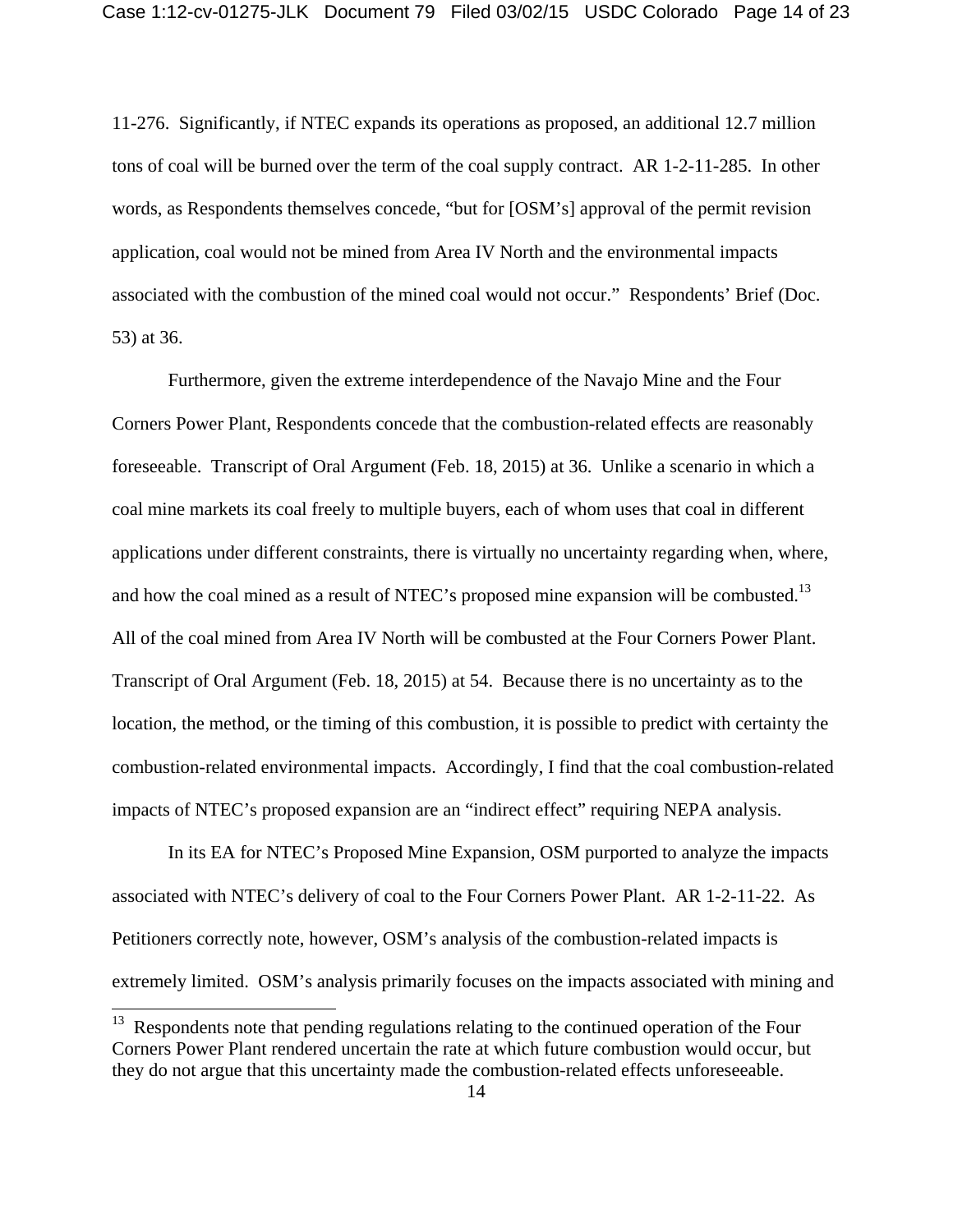transporting coal to the Four Corners Power Plant. OSM did, however, analyze and discuss emissions from the Four Corners Power Plant in the context of its cumulative effects analysis. As part of that analysis, OSM concluded that the proposed expansion, in conjunction with the continued combustion of coal at the Four Corners Power Plant and other major sources of ambient air pollution in the area, would have no "discernible impact to ambient air quality or to contribute to any cumulative effects on air quality in the [area of the proposed mine expansion]." AR 1-2-11-230.

Although this cursory, conclusory analysis leaves much to be desired, OSM was only required to discuss the combustion-related effects "to the extent necessary under the circumstances for evaluation of the project." *Wyoming v. U.S. Dep't of Agric.*, 661 F.3d 1209, 1251 ( $10^{th}$  Cir. 2011). With regard to the ambient air quality impacts resulting from the combustion of coal mined as a result of the proposed mine expansion, the EA's cumulative effects analysis justifies OSM's conclusion that the proposed expansion, and the concomitant combustion-related impacts, will not significantly affect ambient air quality in the region. *See Border Power Plant Working Grp. v. Dep't of Energy*, 260 F. Supp. 2d 997, 1021 (S.D. Cal. 2003).

Petitioners also note, however, that OSM's EA for the proposed expansion completely fails to address the deleterious impacts of combustion-related mercury deposition in the area of the Four Corners Power Plant. Nonetheless, Respondents argue OSM's minimal discussion of the combustion-related impacts, including its analysis of mercury pollution, was sufficient. Specifically, Respondents argue that OSM was not required to further discuss the combustionrelated impacts of NTEC's proposed expansion because: (1) the proposed action did not change the status quo with regard to coal combustion at the Four Corners Power Plant; (2) further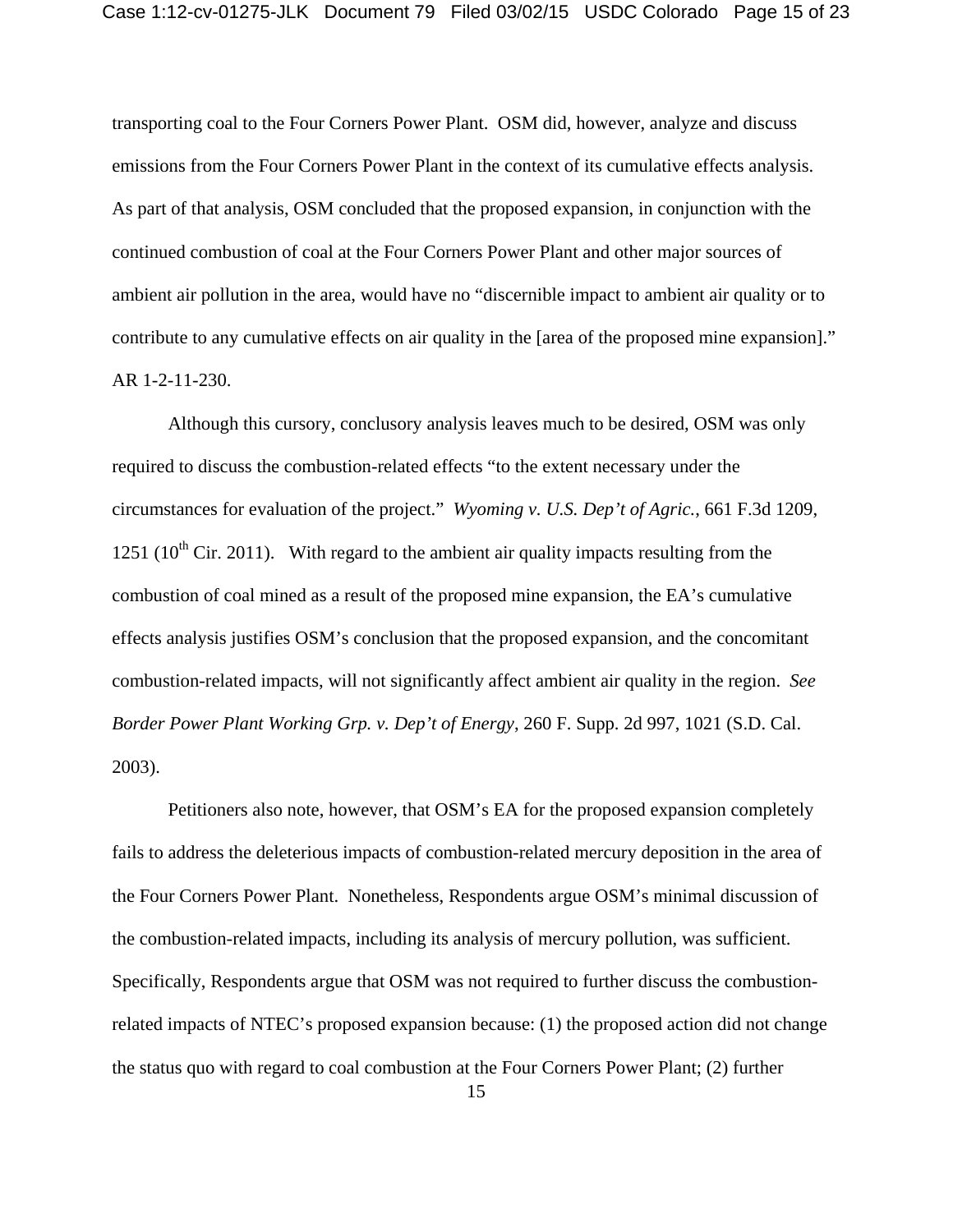consideration of the combustion-related impacts would have merely duplicated ongoing efforts of other governmental agencies; (3) OSM has little, if any, authority to address the combustionrelated impacts; and (4) OSM is already in the process of analyzing the combustion-related impacts in a forthcoming EIS. None of these arguments, either viewed separately or in combination with each other, justify OSM's failure to discuss the mercury-related indirect effects of NTEC's proposed expansion.<sup>14</sup>

#### 1. Status Quo

 $\overline{\phantom{a}}$ 

An EIS need not be prepared, nor "indirect effects" be considered, when "the proposed action does not significantly alter the status quo." *Tri-Valley CARES v. DOE*, 671 F.3d 1113, 1125 ( $9<sup>th</sup>$  Cir. 2012). Respondents argue that, even if OSM were to consider the combustionrelated effects resulting from NTEC's proposed mine expansion, it would not be required to prepare an EIS, because the proposed expansion would not change the status quo with respect to the rate of coal combustion at the Four Corners Power Plant.

This argument ignores the relevant inquiry. Even if the proposed expansion will not result in an increase to the rate of coal combustion at the Four Corners Power Plant, it will result in the combustion of an additional 12.7 million tons of coal over the term of the coal supply contract. AR 1-2-11-285 (noting that without the proposed expansion into Area IV North, NTEC would fall short of its contractual obligations to the Four Corners Power Plant). Absent OSM's approval of the proposed expansion, the environmental effects resulting from this additional combustion would not occur.

 $14$  OSM's EA contains extremely limited discussion of mercury in the context of the impacts of the actual mining operations, but it does not discuss the mercury in the context of the continued operation of the Four Corners Power Plant.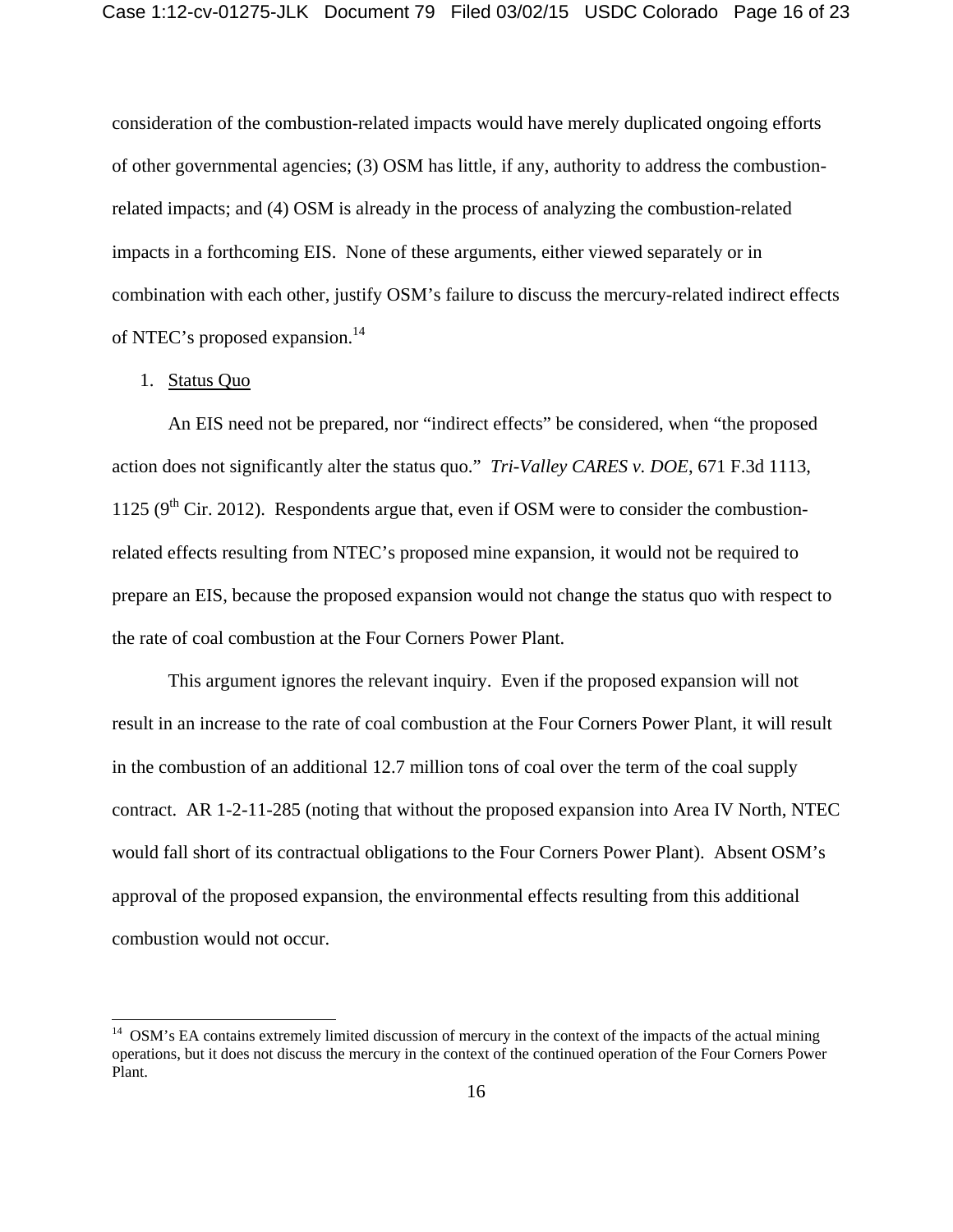A recent Ninth Circuit case illustrates the significance of this distinction. In *South Fork Band Council of Western Shoshone of Nevada v. U.S. Department of Interior*, the court rejected BLM's argument that the "status quo rule" obviated the need to consider the indirect effects of a proposed mining expansion project.<sup>15</sup> 588 F.3d 718 (9<sup>th</sup> Cir. 2009). In that case, BLM argued, as Respondents do here, that because the proposed expansion of mining operations would not result in any change in the rate of ancillary operations, it need not consider the effects of those ancillary operations in its NEPA analysis. *Id*. at 725. The Ninth Circuit flatly rejected this argument, noting that BLM's approval of the proposed mine expansion would result in an additional ten years of ancillary operations, along with the attendant environmental impacts. *Id*. at 726.

This distinction is particularly relevant with regards to the deleterious impacts of combustion-related mercury deposition in the area of the Four Corners Power Plant. Even though, as Respondents argue, the effects related to ambient air quality concentrations of pollutants are most closely related to the rate of emissions, Transcript of Oral Argument (Feb. 18, 2015) at 38-39, the primary impacts of mercury are not associated with its ambient concentration in the air but with its deposition from the atmosphere. *Id*. at 42. Although Respondents attempt to downplay the significance of mercury emissions from the Four Corners Power Plant, *id*. (noting that the Four Corners Power Plant accounts for 1% of mercury deposition in the San Juan River basin), the record reveals that even microscopic changes in the amount of mercury deposition can have significant impacts on threatened and endangered

 $\overline{\phantom{a}}$ 

<sup>15</sup> At Oral Argument, Respondents attempted to distinguish *South Fork Band* based on the existence of a forty year-old environmental analysis for the Four Corners Power Plant and the fact that other agencies have regulatory authority over the coal combustion-related impacts. Oral Argument Transcript (Feb. 18, 2015) at 45. I find Respondents' attempt to distinguish this case unpersuasive.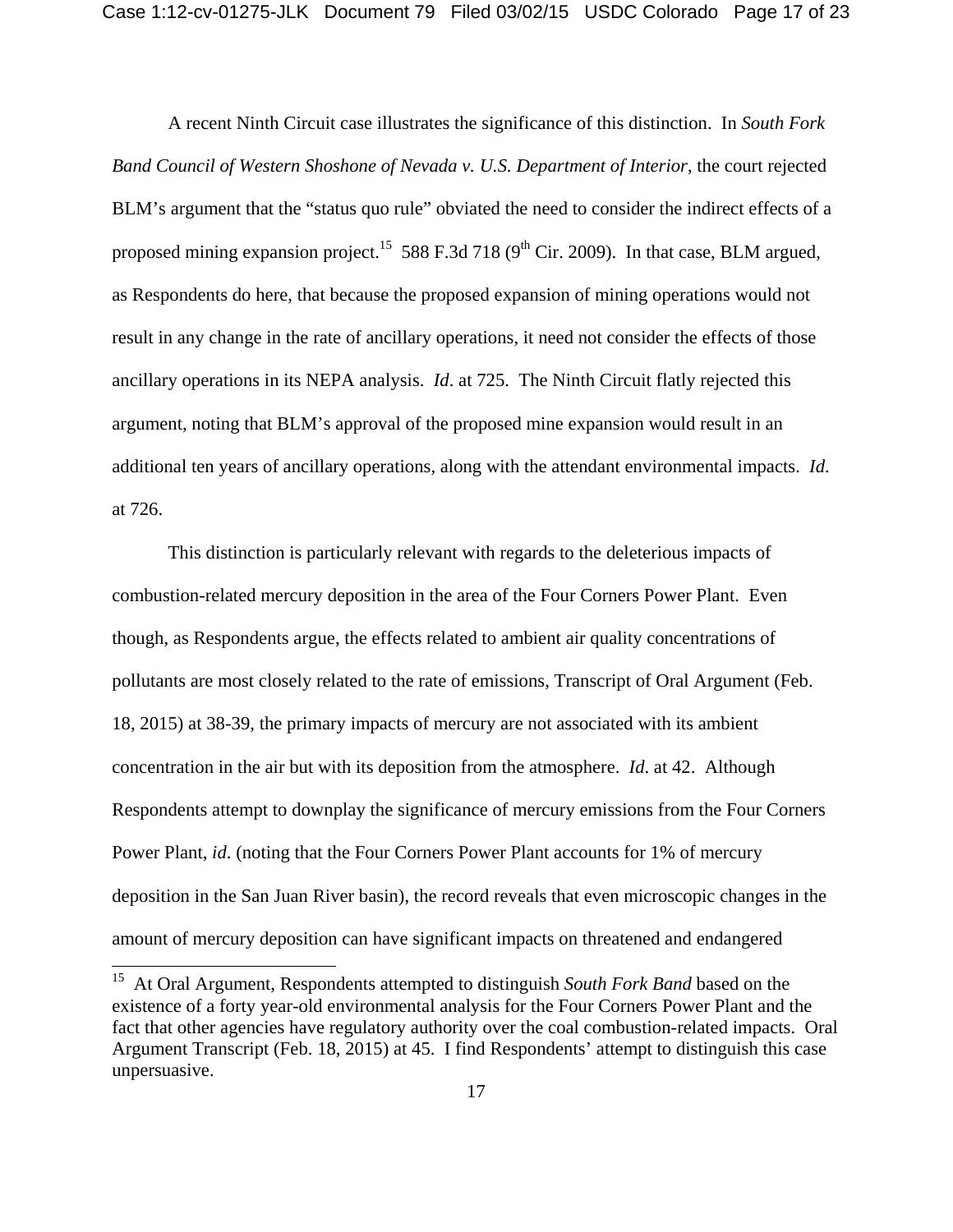species in the area impacted by the Four Corners Power Plant. *See* AR 1-2-14-1990 (concluding that a .1% increase in mercury deposition in the basin is likely to jeopardize the continued existence of the Colorado pikeminnow). Given the potentially significant impacts of mercury pollution, OSM's failure to discuss or analyze the deleterious impacts of combustion-related mercury deposition in the area of the Four Corners Power Plant is troubling. At a minimum, it renders OSM's analysis of the indirect effects of the proposed mine expansion insufficient.

OSM's approval of the Permit Revision Application, even if it does not alter the rate of combustion at Four Corners Power Plant, will result in the combustion of an additional 12.7 million tons of coal. The "status quo rule" does not excuse OSM's failure to consider the cumulative impact of this additional coal combustion, which would not occur but for OSM's approval of the proposed expansion.

#### 2. Duplicative Analysis

Respondents argue that NEPA does not require analysis of the air quality and emission impacts of coal combustion at the Four Corners Power Plant, because such analysis "would have merely duplicated recent and ongoing efforts of EPA and the State of New Mexico." Respondent's Brief (Doc. 53) at 42. In support of this argument, Respondents cite EPA's development of Source-Specific Federal Implementation Plans for the Four Corners Power Plant and EPA's approval of the state of New Mexico's Air Quality Implementation Plan. These documents contain extensive analysis and discussion of the air quality impacts of coal combustion at the Four Corners Power Plant specifically, and in the Four Corners region generally. Respondents also cite EPA's development of National Emission Standards for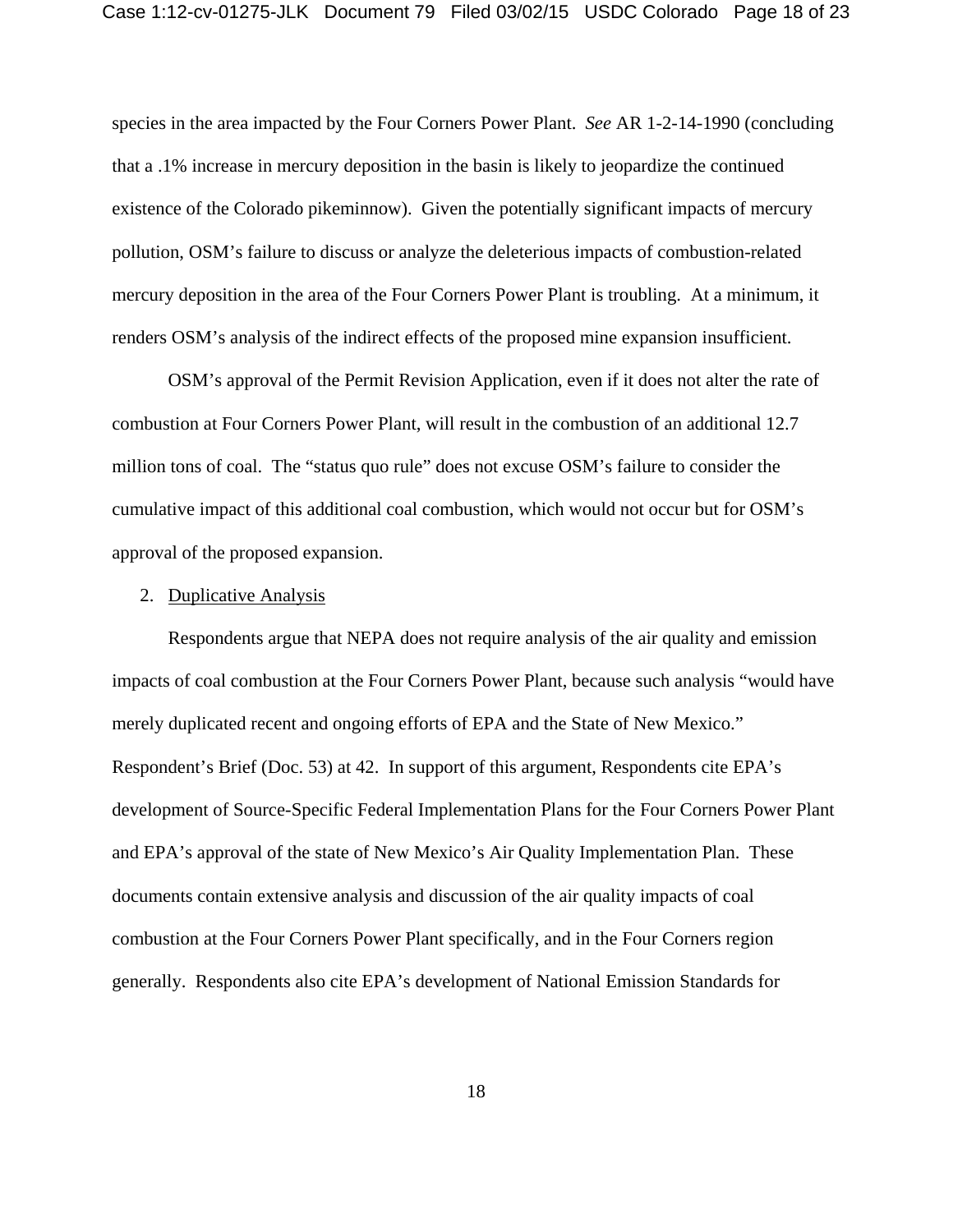Regional Haze and for Mercury.16 These documents contain general discussions of the environmental impacts of ozone precursors and atmospheric mercury, but they do not discuss the particular impacts of such pollutants on the area surrounding the Four Corners Power Plant.

As a threshold matter, Petitioners argue that there is no evidence that OSM actually relied on these documents in the process of preparing its EA for the proposed mine expansion. As Petitioners note, OSM failed to specifically refer to these documents in its EA or in its response to comments. Moreover, OSM failed to follow any accepted procedures for either including as cooperating agencies the agencies responsible for these documents or for tiering to these documents. I find Petitioners' argument on this point persuasive.

 NEPA expressly allows for inter-agency cooperation, *see* 40 C.F.R. §§ 1506.2, 1506.3, and for reference and reliance upon other NEPA documents, *see* 40 C.F.R. §§ 1502.20, 1502.21. There is, however, no evidence in the administrative record indicating that OSM availed itself of these procedures. OSM did not engage the EPA or the New Mexico Department of Environmental Quality as cooperating agencies, *see* AR 1-2-11-18 (listing cooperating agencies), and it did not list these documents in its list of other environmental studies it considered as part of its NEPA analysis. *See* AR 1-2-11-25 (listing related environmental studies). As Respondents themselves acknowledge, the EPA's regional haze rule was not finalized at the time of OSM's decision; OSM could not have incorporated that document into its EA. Transcript of Oral Argument (Feb. 18, 2015) at 37. Furthermore, OSM did not cite the EPA's mercury regulations in its EA or in its response to comments. *Id*. at 52. OSM's passing reference to these documents in the context of its cumulative impact analysis and its legal briefing cannot cure its

 $\overline{\phantom{a}}$ 

 $16$  OSM did not cite either of these documents in the EA or in its response to comments. Transcript of Oral Argument (Feb. 18, 2015) at 17, 37, 52.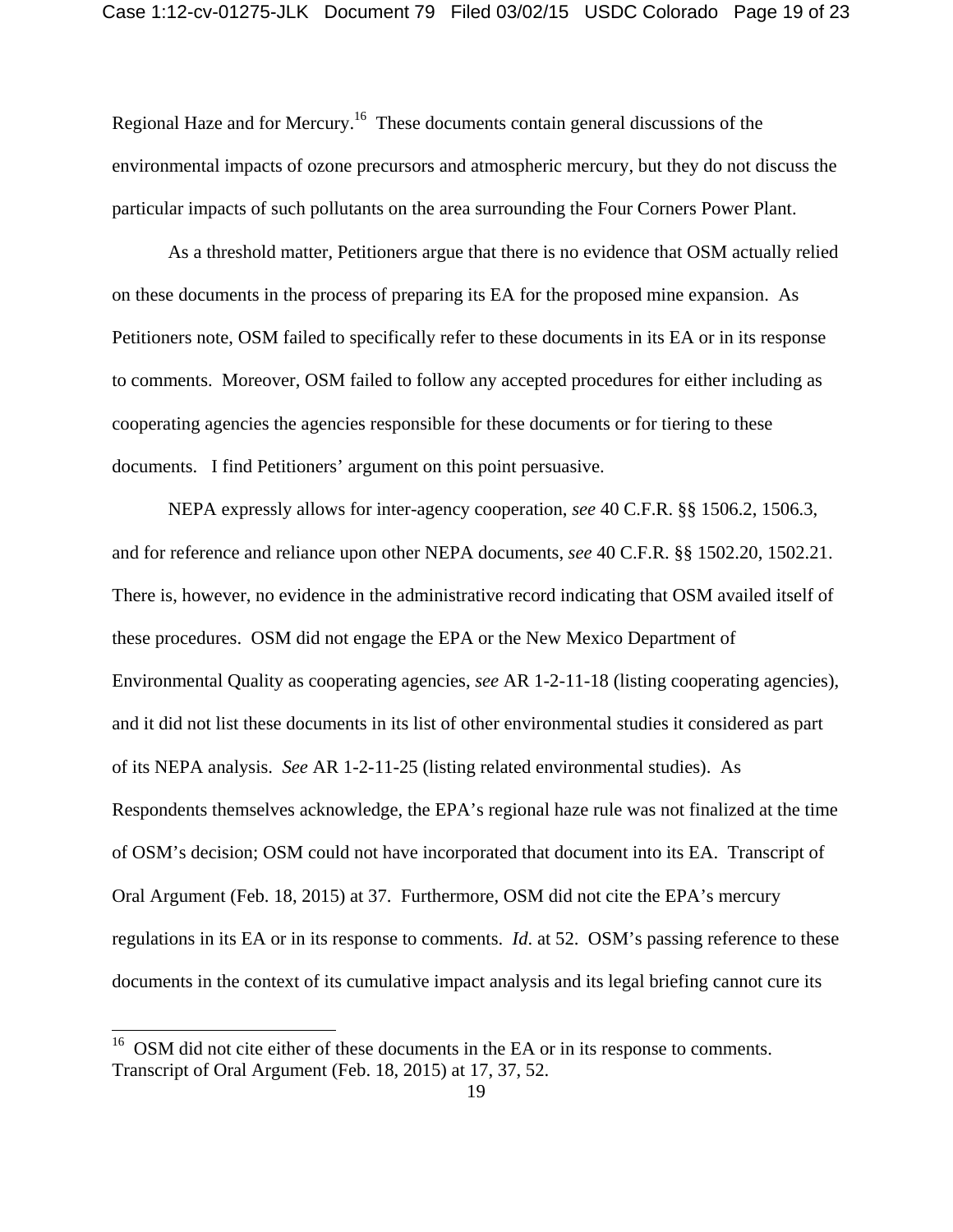failure to meaningfully analyze and discuss the environmental impacts of NTEC's proposed expansion. *See Pennaco Energy, Inc. v. U.S. Dep't of Interior*, 377 F.3d 1147, 1159 (noting that an agency's post hoc analysis does not satisfy NEPA).

Furthermore, even if OSM did rely on these documents in the process of preparing its EA for the proposed mine expansion, OSM's failure to disclose in the EA its reliance on these documents or to identify in the EA the EPA or the New Mexico Department of Environmental Quality as cooperating agencies denied Petitioners, and the public at large, the opportunity to review and comment on the adequacy of OSM's analysis of the impacts of the proposed mine expansion. OSM's failure to provide such notice and opportunity to comment runs afoul of NEPA, which requires OSM to make information available to the public so that it "may also play a role in both the decisionmaking process and the implementation of that decision." *Robertson*, 490 U.S. at 349.

Finally, even if OSM had properly incorporated these documents into its EA, none of the cited documents analyzes the impacts of mercury pollution from Four Corners Power Plant on aquatic life in the San Juan River watershed. Petitioners' Reply (Doc. 55) at 42. As noted *supra*, even miniscule changes in the rate and amount of mercury deposition can have significant impacts on the environment surrounding the Four Corners Power Plant. Nonetheless, OSM failed to cite in its EA or in its response to comments any document analyzing the particular impacts of mercury deposition resulting from the combustion of coal mined as a result of the Area IV North expansion.17 *See* Transcript of Oral Argument (Feb. 18, 2015) at 52 (noting that

<sup>&</sup>lt;sup>17</sup> Although OSM prepared a Cumulative Hydrologic Impact Assessment ("CHIA"), which discussed mercury pollution in the vicinity of the proposed expansion, Respondents themselves suggest that the analysis contained in the CHIA is not directly relevant to the combustion-related impacts of the proposed expansion. *See* Respondents' Brief (Doc. 53) at 59.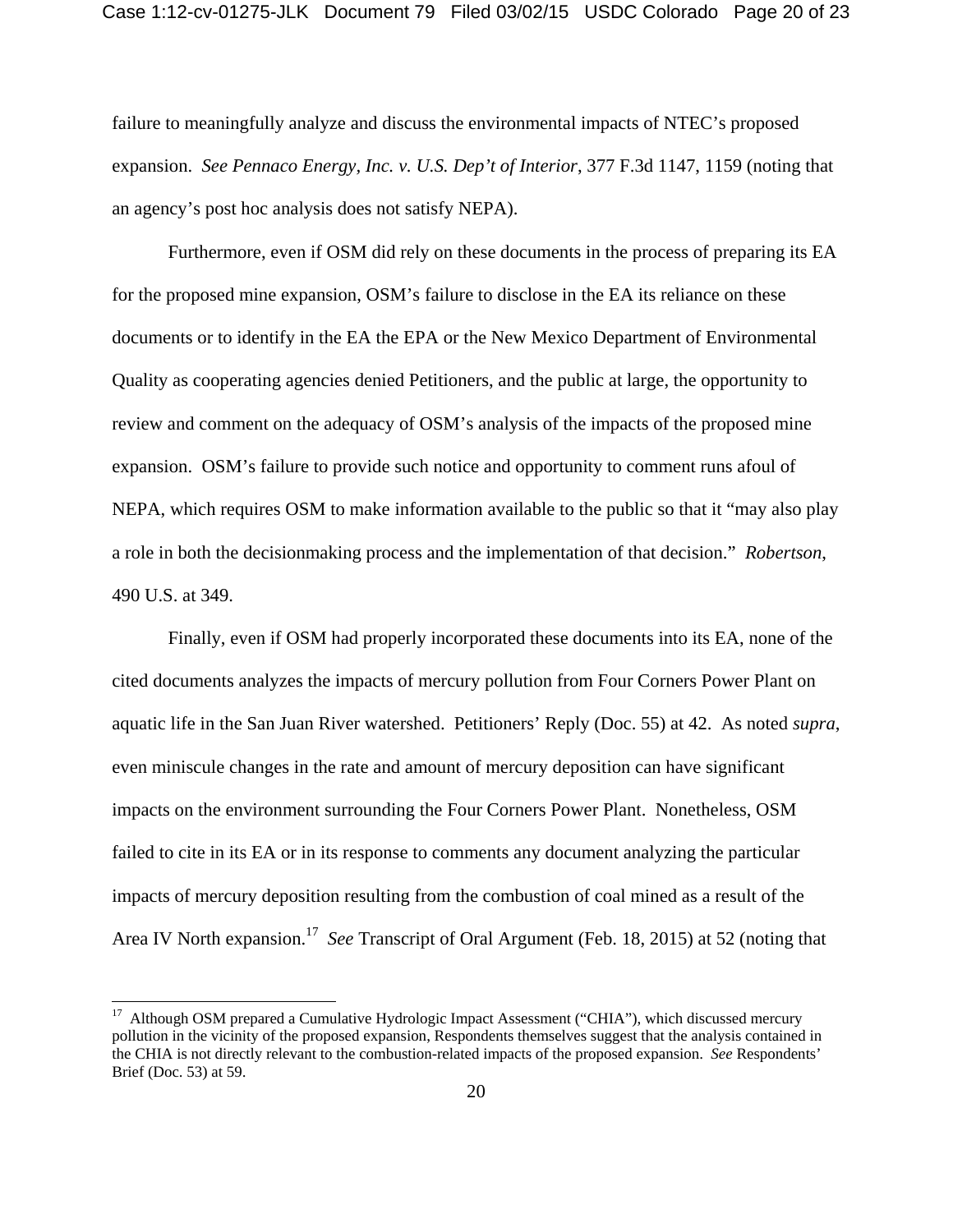"the mercury rule is not something that's cited in the EA or OSM's responses to comments"). In their briefing, Respondents cite to the EPA's promulgation of national mercury standards, but the post hoc citation to the generalized discussion of mercury impacts contained in this document cannot substitute for meaningful consideration of the particularized impacts of mercury deposition resulting from the combustion of coal mined as a result of the Area IV North expansion before OSM approved the proposed expansion.

#### 3. Limited Authority to Address Combustion-Related Impacts

 Respondents argue that OSM was not required to consider the combustion-related impacts of the proposed mine expansion because OSM has "little, if any, authority to address the effects of emissions from the [Four Corners Power Plant]." Respondents' Brief (Doc. 53) at 46. Specifically, Respondents note that BHP was not required to submit any information relating to the combustion-related impacts of its proposed mine expansion, and they note that OSM cannot impose any conditions on the operation of the Four Corners Power Plant. *Id*. at 47-48.

 These arguments, though legally correct, do not excuse OSM's obligation to consider the combustion-related impacts of the proposed mine expansion. OSM is not required to consider the effects of an action that it "has no ability to prevent," *Dep't of Transp. v. Public Citizen*, 541 U.S. 752, 770 (2004); however, its regulations allow it to deny NTEC's proposed expansion if it determines that the expansion would "affect the continued existence of endangered or threatened species or result in destruction or adverse modification of their critical habitats, as determined under the Endangered Species Act of 1973." 30 C.F.R. § 773.15. If OSM were to consider the combustion-related impacts and determine that they would affect the continued existence of endangered or threatened species, it would be required to deny NTEC's Permit Revision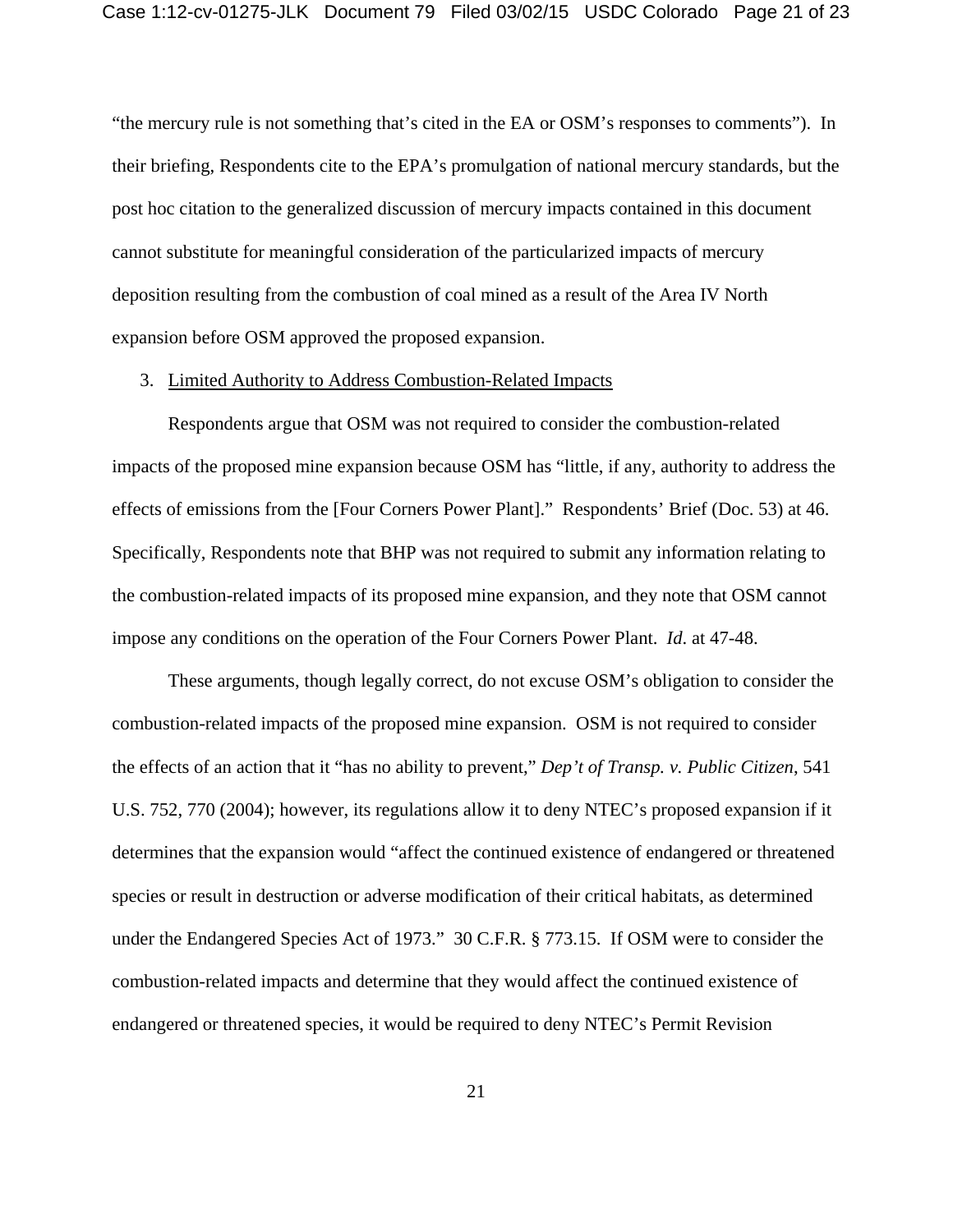Application.18 Because OSM has the authority to deny NTEC's Permit Revision Application based on its consideration of combustion-related effects, it was obligated to consider the combustion-related effects in its EA for the proposed expansion.

#### 4. Pending EIS

 $\overline{\phantom{a}}$ 

Finally, Respondents argue that OSM's ongoing preparation of an EIS for the Navajo Mine and the Four Corners Power Plant obviates the need to analyze the combustion-related impacts of the proposed expansion. This forthcoming EIS, which will "inform upcoming decisions on applications submitted by [NTEC] and other entities seeking, among other things, renewal of the life-of-mine permit, issuance of a new permit to authorize mining in additional areas covered by [NTEC's] existing lease, and authorization of continued operation of the FCPP," does not fulfill OSM's obligation to pause and consider the likely environmental impacts of NTEC's proposed expansion before approving the Permit Revision Application. *See Hillsdale Envtl. Loss Prevention, Inc. v. U.S. Army Corps of Eng'rs, 702 F.3d 1156, 1166 (10<sup>th</sup> Cir. 2012).* 

## *OSM's Finding of No Significant Impact*

Petitioners also argue that OSM should be required to complete an EIS for NTEC's Permit Revision Application. Because OSM did not sufficiently consider the combustion-related effects of the proposed expansion in concluding that the proposed expansion will have no significant environmental impact, I think it proper to withhold my judgment, so that OSM can have an opportunity in the first instance to consider whether, in combination with the other impacts analyzed in its EA, these indirect effects will have a significant impact on the environment such that an EIS will be required.

 $18$  As noted above, even miniscule increases in the amount of mercury deposition can have significant impacts on threatened and endangered species in the area impacted by the Four Corners Power Plant.